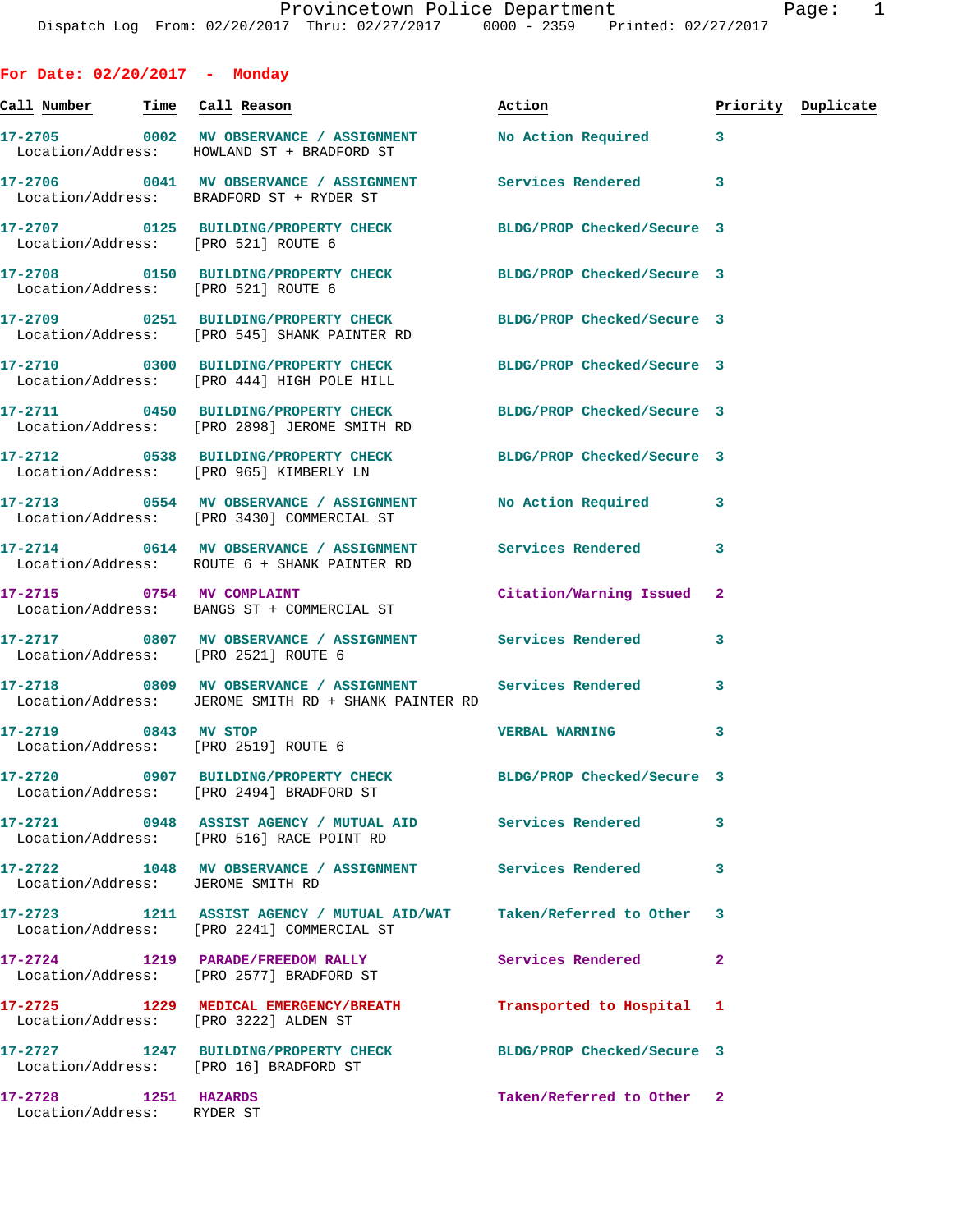|                                                              |                                                                                                           | Provincetown Police Department The Page: 2<br>Dispatch Log From: 02/20/2017 Thru: 02/27/2017 0000 - 2359 Printed: 02/27/2017 |  |
|--------------------------------------------------------------|-----------------------------------------------------------------------------------------------------------|------------------------------------------------------------------------------------------------------------------------------|--|
|                                                              | Location/Address: BRADFORD ST + HOWLAND ST                                                                | 17-2729 1316 MV OBSERVANCE / ASSIGNMENT Services Rendered 3                                                                  |  |
| 17-2730 1336 MV STOP<br>Location/Address: COMMERCIAL ST      |                                                                                                           | Citation/Warning Issued 3                                                                                                    |  |
|                                                              | 17-2731   1411 MV OBSERVANCE / ASSIGNMENT   Services Rendered<br>Location/Address: [PRO 521] ROUTE 6      | $\mathbf{3}$                                                                                                                 |  |
|                                                              | 17-2732 1422 ALARM - FIRE<br>Location/Address: [PRO 2849] COMMERCIAL ST                                   | Services Rendered 1                                                                                                          |  |
|                                                              |                                                                                                           | 17-2733 1513 BUILDING/PROPERTY CHECK BLDG/PROP Checked/Secure 3<br>Location/Address: [PRO 175] COMMERCIAL ST                 |  |
| 17-2734 1515 MV COMPLAINT<br>Location/Address: COMMERCIAL ST |                                                                                                           | Services Rendered<br>$\mathbf{2}$                                                                                            |  |
|                                                              | Location/Address: [PRO 1638] COMMERCIAL ST                                                                | 17-2736 1530 BUILDING/PROPERTY CHECK Services Rendered 3                                                                     |  |
|                                                              | 17-2735 1531 ASSIST CITIZEN<br>Location/Address: [PRO 542] SHANK PAINTER RD                               | Services Rendered<br>3                                                                                                       |  |
| Location/Address: [PRO 521] ROUTE 6                          |                                                                                                           | 17-2737 1605 BUILDING/PROPERTY CHECK BLDG/PROP Checked/Secure 3                                                              |  |
|                                                              | 17-2739 1633 NOISE COMPLAINT<br>Location/Address: [PRO 3670] SHANK PAINTER RD                             | No Action Required 3                                                                                                         |  |
|                                                              | Location/Address: [PRO 525] COMMERCIAL ST                                                                 | 17-2738 1637 MV OBSERVANCE / ASSIGNMENT Services Rendered 3                                                                  |  |
|                                                              | 17-2740 1717 MV OBSERVANCE / ASSIGNMENT Services Rendered<br>Location/Address: [PRO 539] SHANK PAINTER RD | 3                                                                                                                            |  |
|                                                              | Location/Address: [PRO 306] COMMERCIAL ST                                                                 | 17-2741 1726 BUILDING/PROPERTY CHECK BLDG/PROP Checked/Secure 3                                                              |  |
|                                                              | 17-2742 1742 LOST IPHONE<br>Location/Address: [PRO 105] COMMERCIAL ST                                     | Services Rendered 3                                                                                                          |  |
|                                                              | 17-2743 1744 BUILDING/PROPERTY CHECK<br>Location/Address: [PRO 519] RACE POINT RD                         | BLDG/PROP Checked/Secure 3                                                                                                   |  |
|                                                              | Location/Address: [PRO 3259] MACMILLAN WHARF                                                              | 17-2744 1831 BUILDING/PROPERTY CHECK BLDG/PROP Checked/Secure 3                                                              |  |
|                                                              | 17-2745 1859 BUILDING/PROPERTY CHECK<br>Location/Address: [PRO 2483] COMMERCIAL ST                        | BLDG/PROP Checked/Secure 3                                                                                                   |  |
|                                                              | 17-2747 2013 BUILDING/PROPERTY CHECK<br>Location/Address: [PRO 1778] SHANK PAINTER RD                     | BLDG/PROP Checked/Secure 3                                                                                                   |  |
|                                                              | Location/Address: [PRO 2499] RACE POINT RD                                                                | 17-2748 2030 BUILDING/PROPERTY CHECK BLDG/PROP Checked/Secure 3                                                              |  |
| Location/Address: [PRO 3287] ROUTE 6                         | 17-2749 2035 BUILDING/PROPERTY CHECK                                                                      | BLDG/PROP Checked/Secure 3                                                                                                   |  |
| Location/Address: [PRO 94] BRADFORD ST                       |                                                                                                           | 17-2750 2048 MV OBSERVANCE / ASSIGNMENT Services Rendered 3                                                                  |  |
|                                                              | Location/Address: [PRO 16] BRADFORD ST                                                                    | 17-2751 2157 BUILDING/PROPERTY CHECK BLDG/PROP Checked/Secure 3                                                              |  |
| 17-2752 2231 SERVICE CALL                                    | Location/Address: ROUTE 6 + SHANK PAINTER RD                                                              | No Action Required 3                                                                                                         |  |
|                                                              | Location/Address: [PRO 1638] COMMERCIAL ST                                                                | 17-2753 2337 BUILDING/PROPERTY CHECK BLDG/PROP Checked/Secure 3                                                              |  |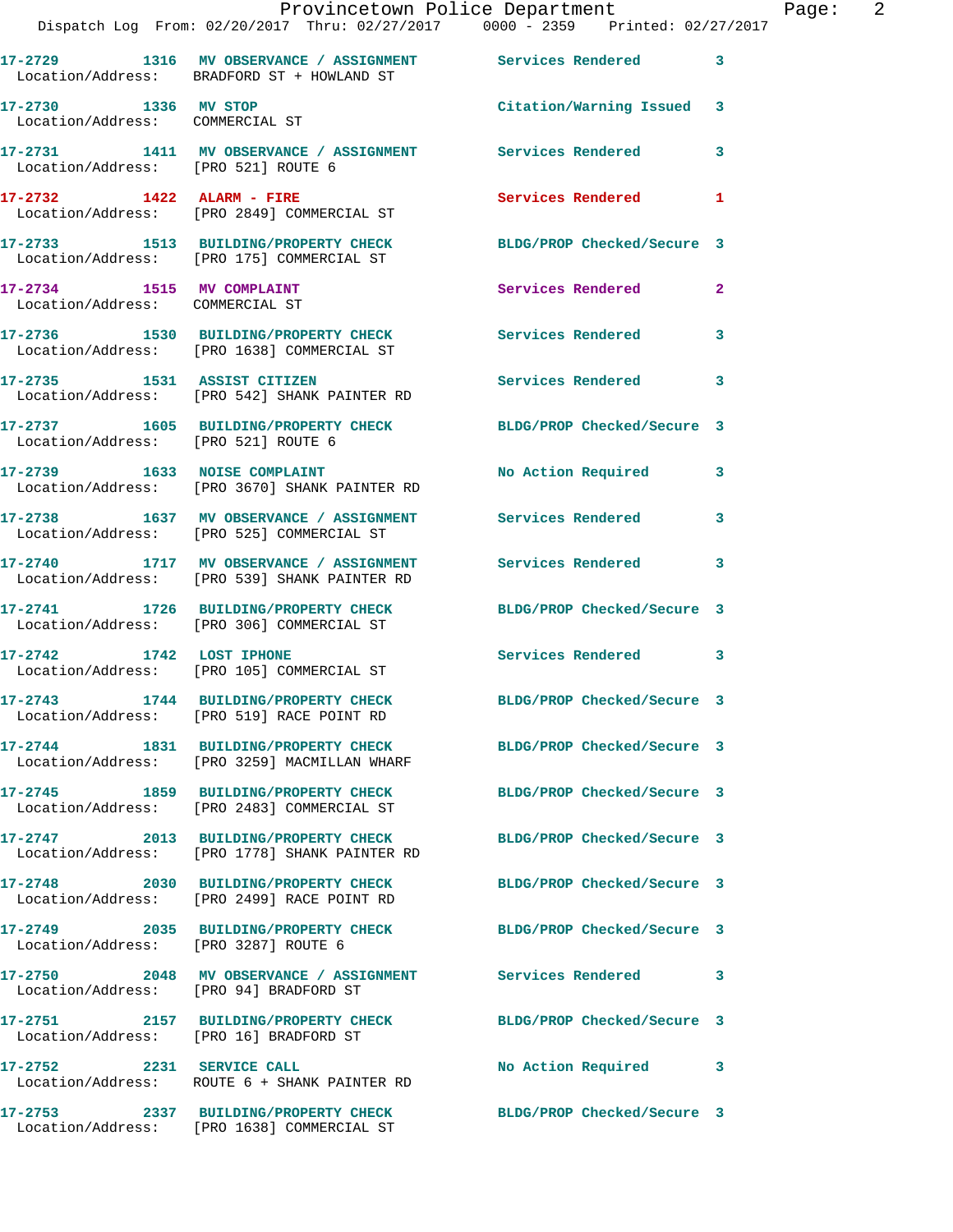|                                      | Provincetown Police Department                                                                                |                     |                     |              | Page |
|--------------------------------------|---------------------------------------------------------------------------------------------------------------|---------------------|---------------------|--------------|------|
|                                      | Dispatch Log From: 02/20/2017 Thru: 02/27/2017 0000 - 2359 Printed: 02/27/2017                                |                     |                     |              |      |
|                                      | 17-2754 2345 BUILDING/PROPERTY CHECK Services Rendered 3<br>Location/Address: [PRO 2483] COMMERCIAL ST        |                     |                     |              |      |
|                                      | 17-2755 2347 BUILDING/PROPERTY CHECK Services Rendered 3<br>Location/Address: [PRO 2490] PROVINCELANDS RD     |                     |                     |              |      |
| Location/Address: [PRO 2521] ROUTE 6 | 17-2757 2354 MV OBSERVANCE / ASSIGNMENT Services Rendered 3                                                   |                     |                     |              |      |
| For Date: $02/21/2017$ - Tuesday     |                                                                                                               |                     |                     |              |      |
|                                      | 17-2756 0001 LOBBY TRAFFIC<br>Location/Address: [PRO 542] SHANK PAINTER RD                                    | Services Rendered 2 |                     |              | 10   |
|                                      | 17-2758 0002 MV OBSERVANCE / ASSIGNMENT Services Rendered<br>Location/Address: BRADFORD ST + RYDER ST         |                     |                     | $\mathbf{3}$ |      |
|                                      | 17-2759 0012 MV OBSERVANCE / ASSIGNMENT No Action Required 3<br>Location/Address: HOWLAND ST + BRADFORD ST    |                     |                     |              |      |
|                                      | 17-2760 0101 BUILDING/PROPERTY CHECK BLDG/PROP Checked/Secure 3<br>Location/Address: [PRO 444] HIGH POLE HILL |                     |                     |              |      |
|                                      | 17-2761 0230 BUILDING/PROPERTY CHECK Services Rendered 3<br>Location/Address: [PRO 3259] MACMILLAN WHARF      |                     |                     |              |      |
|                                      | 17-2762 0237 BUILDING/PROPERTY CHECK BLDG/PROP Checked/Secure 3<br>Location/Address: [PRO 357] COMMERCIAL ST  |                     |                     |              |      |
|                                      | 17-2763 0550 BUILDING/PROPERTY CHECK Services Rendered<br>Location/Address: [PRO 3430] COMMERCIAL ST          |                     |                     | 3            |      |
|                                      | 17-2764 0746 BUILDING/PROPERTY CHECK<br>Location/Address: [PRO 526] RYDER ST EXT                              | Services Rendered   |                     | $\mathbf{3}$ |      |
|                                      | 17-2765 0812 BUILDING/PROPERTY CHECK<br>Location/Address: [PRO 2483] COMMERCIAL ST                            | Services Rendered   |                     | 3            |      |
|                                      | 17-2766 0819 LOST WALLET<br>Location/Address: [PRO 3296] SHANK PAINTER RD                                     |                     | Services Rendered 3 |              |      |
| 17-2767 0836 HAZARDS                 | Location/Address: [PRO 2513] ROUTE 6                                                                          |                     | Services Rendered   | $\mathbf{2}$ |      |
|                                      | 17-2769 0856 MV OBSERVANCE / ASSIGNMENT Services Rendered<br>Location/Address: STANDISH ST + BRADFORD ST      |                     |                     | $\mathbf{3}$ |      |
|                                      | 17-2770 0932 BUILDING/PROPERTY CHECK Services Rendered<br>Location/Address: [PRO 16] BRADFORD ST              |                     |                     | $\mathbf{3}$ |      |
|                                      | 17-2771 1036 MV OBSERVANCE / ASSIGNMENT Services Rendered<br>Location/Address: [PRO 3430] COMMERCIAL ST       |                     |                     | 3            |      |
|                                      | 17-2772 1046 BUILDING/PROPERTY CHECK Services Rendered 3<br>Location/Address: [PRO 1638] COMMERCIAL ST        |                     |                     |              |      |
|                                      | 17-2773 1113 PARK, WALK & TALK<br>Location/Address: [PRO 105] COMMERCIAL ST                                   |                     | Services Rendered   | $\mathbf{2}$ |      |
|                                      | 17-2774 1253 BUILDING/PROPERTY CHECK<br>Location/Address: [PRO 2540] RACE POINT RD                            | Services Rendered   |                     | 3            |      |
|                                      | 17-2775 1256 BUILDING/PROPERTY CHECK<br>Location/Address: [PRO 518] RACE POINT RD                             | Services Rendered   |                     | 3            |      |
|                                      | 17-2776 1304 BUILDING/PROPERTY CHECK<br>Location/Address: [PRO 3416] STABLE PATH                              | Services Rendered   |                     | 3            |      |
| 17-2777                              | 1350 MV OBSERVANCE / ASSIGNMENT Services Rendered                                                             |                     |                     | $\sim$ 3     |      |

Page: 3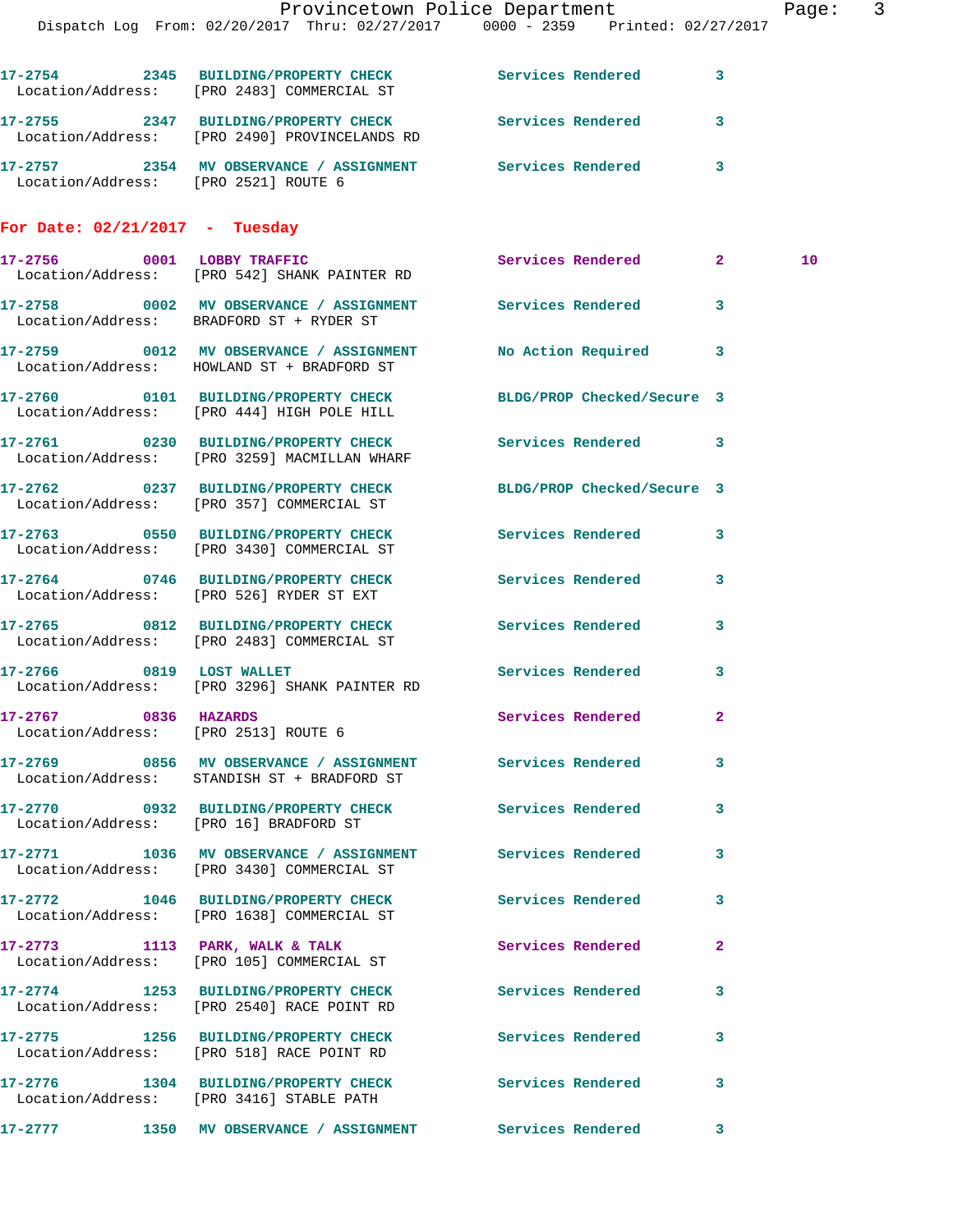|                                       | Provincetown Police Department<br>Dispatch Log From: 02/20/2017 Thru: 02/27/2017 0000 - 2359 Printed: 02/27/2017      |                            | Page: 4      |
|---------------------------------------|-----------------------------------------------------------------------------------------------------------------------|----------------------------|--------------|
| Location/Address: SHANK PAINTER RD    |                                                                                                                       |                            |              |
|                                       | 17-2778 1423 BUILDING/PROPERTY CHECK Services Rendered 3<br>Location/Address: [PRO 3670] SHANK PAINTER RD             |                            |              |
| Refer To Accident: 17-9-AC            | 17-2779 1503 MV HIT & RUN Services Rendered 2<br>Location/Address: [PRO 182] COMMERCIAL ST                            |                            |              |
|                                       | 17-2780 1517 MV COMPLAINT CONSTANT Could Not Locate 2<br>Location/Address: SHANK PAINTER RD + BROWNE ST               |                            |              |
|                                       | 17-2781 1610 MV COMPLAINT<br>Location/Address: [PRO 2489] BRADFORD ST                                                 | Services Rendered 2        |              |
| Location/Address: SNAIL RD            | 17-2782 1634 MV OBSERVANCE / ASSIGNMENT Services Rendered 3                                                           |                            |              |
| Location/Address: [PRO 3222] ALDEN ST | 17-2783 1721 MEDICAL EMERGENCY PATIENT REFUSAL 1                                                                      |                            |              |
|                                       | 17-2784 1757 BUILDING/PROPERTY CHECK BLDG/PROP Checked/Secure 3<br>Location/Address: [PRO 3259] MACMILLAN WHARF       |                            |              |
|                                       | 17-2785 1832 BUILDING/PROPERTY CHECK BLDG/PROP Checked/Secure 3<br>Location/Address: [PRO 521] ROUTE 6                |                            |              |
|                                       | 17-2786 1836 BUILDING/PROPERTY CHECK BLDG/PROP Checked/Secure 3<br>Location/Address: [PRO 1638] COMMERCIAL ST         |                            |              |
|                                       | 17-2787 1919 BUILDING/PROPERTY CHECK BLDG/PROP Checked/Secure 3<br>Location/Address: [PRO 530] SHANK PAINTER RD       |                            |              |
|                                       | 17-2788 1928 MV OBSERVANCE / ASSIGNMENT No Action Required 3<br>Location/Address: HIGH POLE HL + BRADFORD ST          |                            |              |
|                                       | 17-2789 1950 ALARM - FIRE<br>Location/Address: [PRO 2079] BLUEBERRY AVE                                               | False Alarm 1              |              |
|                                       | 17-2790 2034 BUILDING/PROPERTY CHECK BLDG/PROP Checked/Secure 3<br>Location/Address: [PRO 2206] COMMERCIAL ST         |                            |              |
|                                       | 17-2791 2035 BUILDING/PROPERTY CHECK<br>Location/Address: [PRO 1778] SHANK PAINTER RD                                 | BLDG/PROP Checked/Secure 3 |              |
|                                       | 17-2792 2118 BUILDING/PROPERTY CHECK<br>Location/Address: [PRO 1989] COMMERCIAL ST                                    | BLDG/PROP Checked/Secure 3 |              |
|                                       | 17-2793 2324 BUILDING/PROPERTY CHECK<br>Location/Address: [PRO 530] SHANK PAINTER RD                                  | BLDG/PROP Checked/Secure 3 |              |
| 17-2794 2333 MV STOP                  | Location/Address: ROUTE 6 + SHANK PAINTER RD                                                                          | Citation/Warning Issued 3  |              |
|                                       | 17-2795 2354 MV COMPLAINT<br>Location/Address: [PRO 1953] COMMERCIAL ST                                               | Services Rendered          | $\mathbf{2}$ |
| For Date: $02/22/2017$ - Wednesday    |                                                                                                                       |                            |              |
|                                       | 17-2796 6015 MV OBSERVANCE / ASSIGNMENT Services Rendered 3<br>Location/Address: BRADFORD ST + HOWLAND ST             |                            |              |
|                                       | 17-2797 0025 BUILDING/PROPERTY CHECK BLDG/PROP Checked/Secure 3<br>Location/Address: [PRO 2206] COMMERCIAL ST         |                            |              |
|                                       | 17-2798       0043   MV OBSERVANCE / ASSIGNMENT      Services Rendered<br>Location/Address: BRADFORD ST + STANDISH ST |                            | $\mathbf{3}$ |
|                                       | 17-2799 0116 BUILDING/PROPERTY CHECK                                                                                  | <b>Services Rendered</b> 3 |              |

Location/Address: [PRO 3259] MACMILLAN WHARF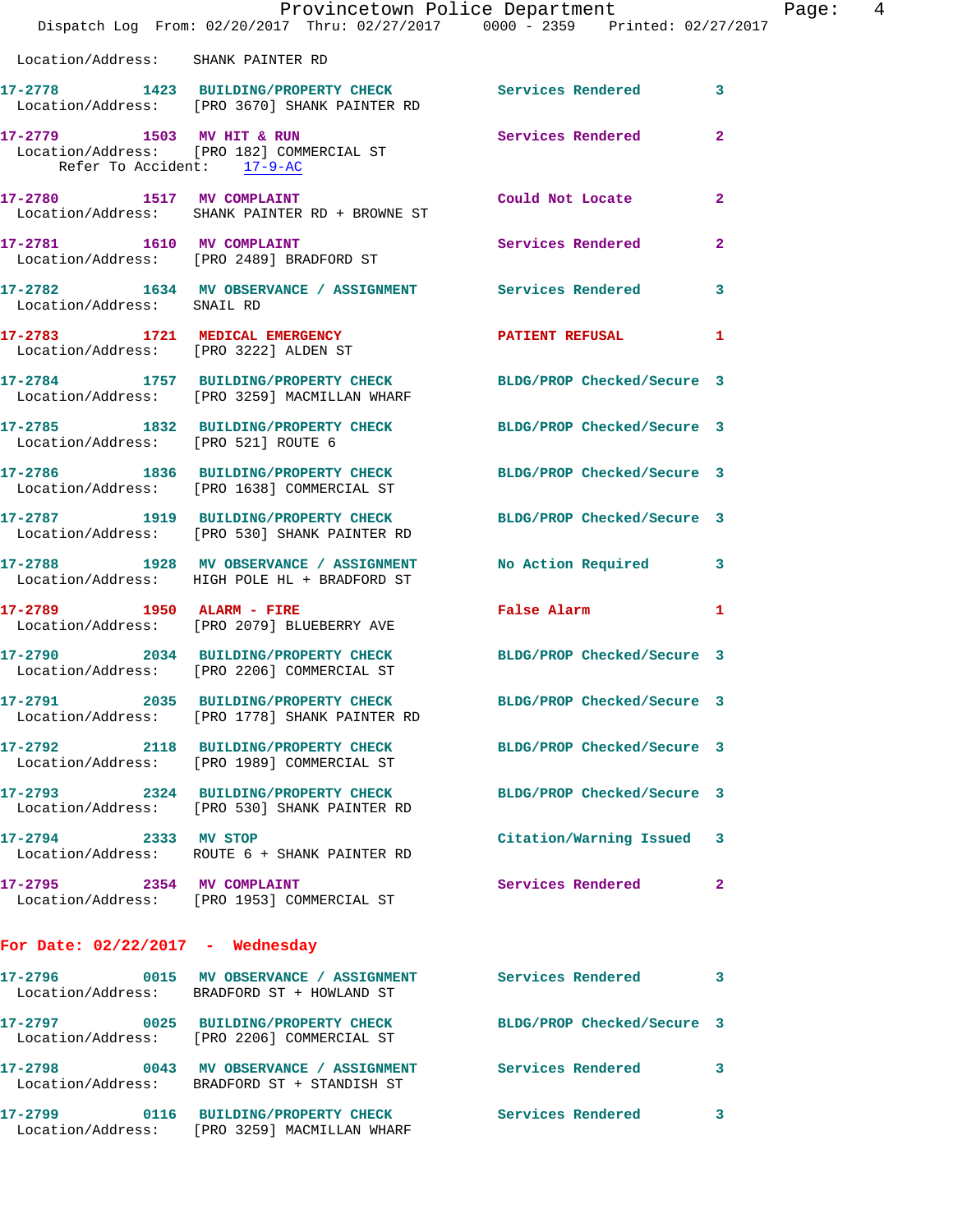|                                                                                          | Dispatch Log From: 02/20/2017 Thru: 02/27/2017 0000 - 2359 Printed: 02/27/2017                                    | Provincetown Police Department Page: 5 |              |    |  |
|------------------------------------------------------------------------------------------|-------------------------------------------------------------------------------------------------------------------|----------------------------------------|--------------|----|--|
|                                                                                          |                                                                                                                   |                                        |              |    |  |
|                                                                                          | 17-2800 0132 BUILDING/PROPERTY CHECK BLDG/PROP Checked/Secure 3<br>Location/Address: [PRO 521] ROUTE 6            |                                        |              |    |  |
| Location/Address: [PRO 16] BRADFORD ST                                                   | 17-2801 0216 BUILDING/PROPERTY CHECK BLDG/PROP Checked/Secure 3                                                   |                                        |              |    |  |
|                                                                                          | 17-2802 0223 MV STOP<br>Location/Address: ROUTE 6 + HOWLAND ST<br>Refer To Arrest: 17-17-AR                       | Arrest(s) Made 3                       |              |    |  |
|                                                                                          | 17-2803 0532 BUILDING/PROPERTY CHECK BLDG/PROP Checked/Secure 3<br>Location/Address: [PRO 545] SHANK PAINTER RD   |                                        |              |    |  |
|                                                                                          | 17-2805 0548 ANIMAL CALL/DOG BARKING Services Rendered 2<br>Location/Address: [PRO 1738] BRADFORD ST              |                                        |              |    |  |
|                                                                                          | 17-2804 0550 MV OBSERVANCE / ASSIGNMENT Services Rendered<br>Location/Address: JEROME SMITH RD + SHANK PAINTER RD |                                        | 3            |    |  |
| 17-2806 0555 MV TOW<br>Location/Address: [PRO 2513] ROUTE 6<br>Refer To Arrest: 17-17-AR |                                                                                                                   | <b>FOLLOW UP</b>                       | $\mathbf{2}$ | 3  |  |
|                                                                                          | 17-2807 0654 BURGLAR ALARM<br>Location/Address: [PRO 440] HARRY KEMP WAY                                          | False Alarm                            | 1            |    |  |
|                                                                                          | 17-2808 0747 LOOSE DOG<br>Location/Address: [PRO 3015] BRADFORD ST                                                | Services Rendered                      | $\mathbf{2}$ |    |  |
|                                                                                          | 17-2809 0749 INFO SERVICES - LOBBY Services Rendered 2<br>Location/Address: [PRO 542] SHANK PAINTER RD            |                                        |              | 15 |  |
|                                                                                          | 17-2810 0812 BUILDING/PROPERTY CHECK Services Rendered<br>Location/Address: [PRO 2898] JEROME SMITH RD            |                                        | 3            |    |  |
| Location/Address: [PRO 571] ALDEN ST                                                     | 17-2811 0839 BUILDING/PROPERTY CHECK BLDG/PROP Checked/Secure 3                                                   |                                        |              |    |  |
| Location/Address: [PRO 3287] ROUTE 6                                                     | 17-2812 0842 PARK, WALK & TALK 3 Services Rendered                                                                |                                        | $\mathbf{2}$ |    |  |
|                                                                                          | 17-2813 0853 BACK PAIN/TRANSPORT<br>Location/Address: [PRO 2853] SHANK PAINTER RD                                 | Transported to Hospital 1              |              |    |  |
| 17-2815 0925 BURGLAR ALARM                                                               | Location/Address: [PRO 2330] TELEGRAPH HILL RD                                                                    | No Action Required 1                   |              |    |  |
|                                                                                          | 17-2816 0941 BUILDING/PROPERTY CHECK<br>Location/Address: [PRO 3317] CEMETERY RD                                  | BLDG/PROP Checked/Secure 3             |              | 1  |  |
|                                                                                          | 17-2817 1000 MV OBSERVANCE / ASSIGNMENT Services Rendered<br>Location: [PRO 3672] TOWN LINE                       |                                        | 3            |    |  |
|                                                                                          | 17-2818 1032 SUSPICIOUS ACTIVITY<br>Location/Address: [PRO 3721] MAYFLOWER ST                                     | Services Rendered                      | $\mathbf{2}$ |    |  |
|                                                                                          | 17-2819 1119 DOCTOR-ORDERED TRANPORT<br>Location/Address: [PRO 440] HARRY KEMP WAY                                | Transported to Hospital 1              |              |    |  |
|                                                                                          | 17-2820 1156 MV OBSERVANCE / ASSIGNMENT Services Rendered 3<br>Location/Address: COMMERCIAL ST + SNAIL RD         |                                        |              |    |  |
| Location/Address: [PRO 2521] ROUTE 6                                                     | 17-2821 1210 MV OBSERVANCE / ASSIGNMENT Services Rendered                                                         |                                        | 3            |    |  |
|                                                                                          | 17-2822 1331 MV OBSERVANCE / ASSIGNMENT Services Rendered<br>Location/Address: [PRO 3430] COMMERCIAL ST           |                                        | 3            |    |  |
| 17-2823 1337 SERVICE CALL                                                                |                                                                                                                   | Services Rendered                      | 3            |    |  |

Location/Address: [PRO 105] COMMERCIAL ST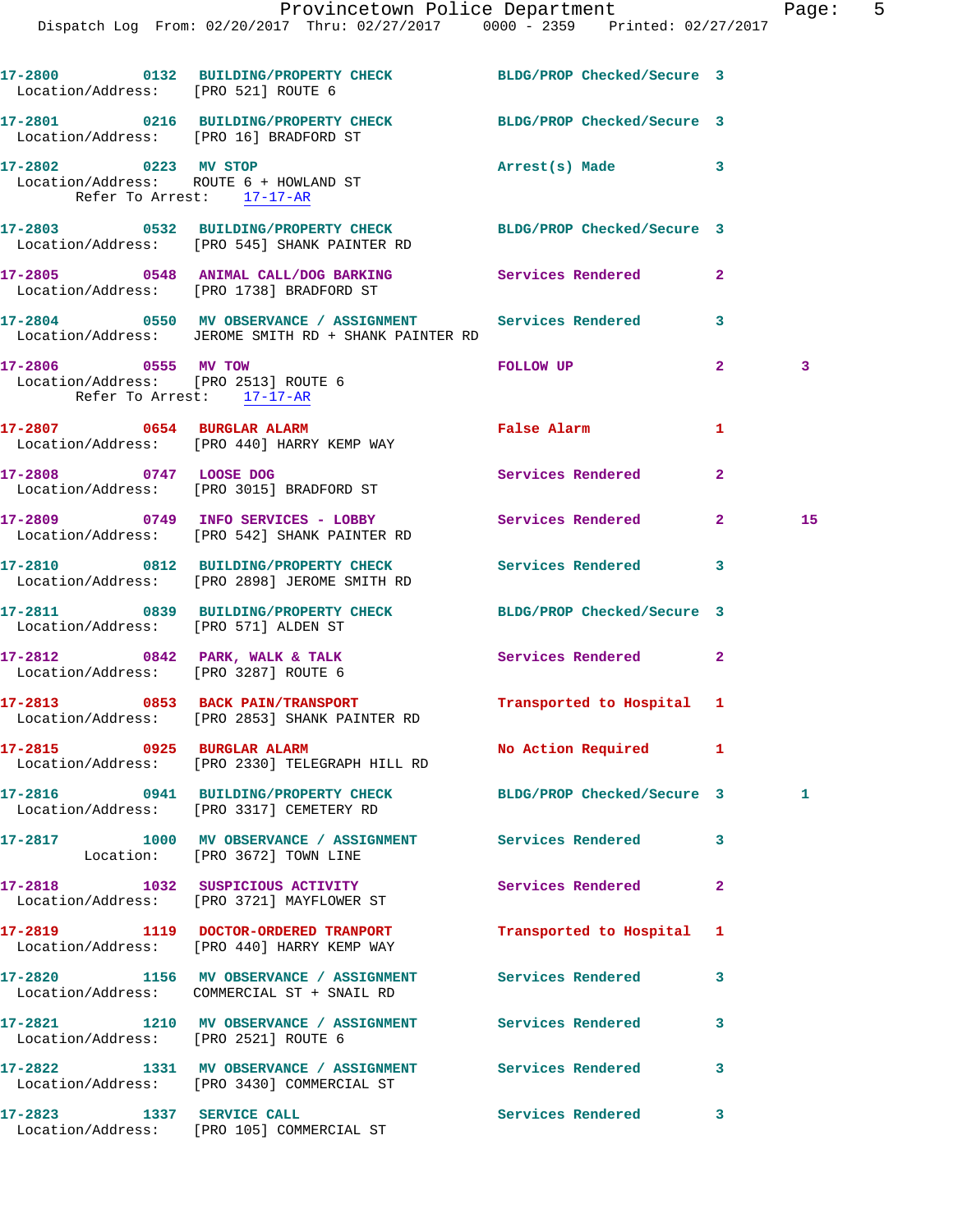|                                                                  | 17-2824 1352 BUILDING/PROPERTY CHECK BLDG/PROP Checked/Secure 3<br>Location/Address: [PRO 3317] CEMETERY RD  |                            |              | 1. |
|------------------------------------------------------------------|--------------------------------------------------------------------------------------------------------------|----------------------------|--------------|----|
|                                                                  | 17-2825 1400 ALARM SOUNDING<br>Location/Address: [PRO 512] PRINCE ST                                         | Services Rendered 1        |              |    |
|                                                                  | 17-2826 1420 BUILDING/PROPERTY CHECK BLDG/PROP Checked/Secure 3<br>Location/Address: [PRO 3287] ROUTE 6      |                            |              |    |
| 17-2827 1430 BARKING DOG<br>Location/Address: [PRO 671] ALDEN ST |                                                                                                              | Services Rendered          | $\mathbf{2}$ |    |
|                                                                  | $17-2830$ $1547$ PARK, WALK & TALK<br>Location/Address: [PRO 105] COMMERCIAL ST                              | Services Rendered          | $\mathbf{2}$ |    |
|                                                                  | 17-2828 1548 BUILDING/PROPERTY CHECK<br>Location/Address: [PRO 2483] COMMERCIAL ST                           | BLDG/PROP Checked/Secure 3 |              |    |
|                                                                  | 17-2831 1640 FOUND BRACELET<br>Location/Address: [PRO 3296] SHANK PAINTER RD                                 | Services Rendered 3        |              |    |
| 17-2832 1708 ASSIST CITIZEN<br>Location/Address: COMMERCIAL ST   |                                                                                                              | <b>Services Rendered</b>   | 3            |    |
|                                                                  | 17-2833 1719 BUILDING/PROPERTY CHECK BLDG/PROP Checked/Secure 3<br>Location/Address: [PRO 488] MAYFLOWER ST  |                            |              |    |
| Location/Address: [PRO 521] ROUTE 6                              | 17-2834 1729 BUILDING/PROPERTY CHECK BLDG/PROP Checked/Secure 3                                              |                            |              |    |
|                                                                  | 17-2835 1739 BUILDING/PROPERTY CHECK BLDG/PROP Checked/Secure 3<br>Location/Address: [PRO 519] RACE POINT RD |                            |              |    |
|                                                                  | 17-2836 1754 ANIMAL CALL<br>Location/Address: [PRO 1790] BRADFORD ST                                         | Services Rendered          | $\mathbf{2}$ |    |
|                                                                  | $17-2838$ 1844 PARK, WALK & TALK<br>Location/Address: [PRO 105] COMMERCIAL ST                                | Services Rendered          | $\mathbf{2}$ |    |
|                                                                  | 17-2837 1850 BUILDING/PROPERTY CHECK<br>Location/Address: [PRO 3259] MACMILLAN WHARF                         | BLDG/PROP Checked/Secure 3 |              |    |
| Location/Address: [PRO 3287] ROUTE 6                             | 17-2839 2107 BUILDING/PROPERTY CHECK BLDG/PROP Checked/Secure 3                                              |                            |              |    |
| 17-2841 2125 MV DISABLED                                         | Location/Address: [PRO 3296] SHANK PAINTER RD                                                                | Services Rendered          | $\mathbf{2}$ |    |
| 17-2842 2249 LOBBY TRAFFIC                                       | Location/Address: [PRO 542] SHANK PAINTER RD                                                                 | <b>Services Rendered</b>   | $\mathbf{3}$ | 14 |
| 17-2843 2304 EVAL                                                | Location/Address: [PRO 542] SHANK PAINTER RD                                                                 | <b>Services Rendered</b>   | 1            |    |
|                                                                  | 17-2844 2337 BUILDING/PROPERTY CHECK<br>Location/Address: [PRO 530] SHANK PAINTER RD                         | BLDG/PROP Checked/Secure 3 |              |    |
| For Date: $02/23/2017$ - Thursday                                |                                                                                                              |                            |              |    |
|                                                                  | 17-2845 0001 ASSIST CITIZEN/MV LOCKOUT<br>Location/Address: [PRO 3296] SHANK PAINTER RD                      | Taken/Referred to Other 3  |              |    |
|                                                                  | 17-2846 0005 MV OBSERVANCE / ASSIGNMENT<br>Location/Address: BRADFORD ST + HOWLAND ST                        | <b>Services Rendered</b>   | 3            |    |
| 17-2847 0013 EVAL FOR NUMB HANDS                                 | Location/Address: [PRO 542] SHANK PAINTER RD                                                                 | Transported to Hospital 1  |              |    |

**17-2848 0022 BUILDING/PROPERTY CHECK GONE ON ARRIVAL 3**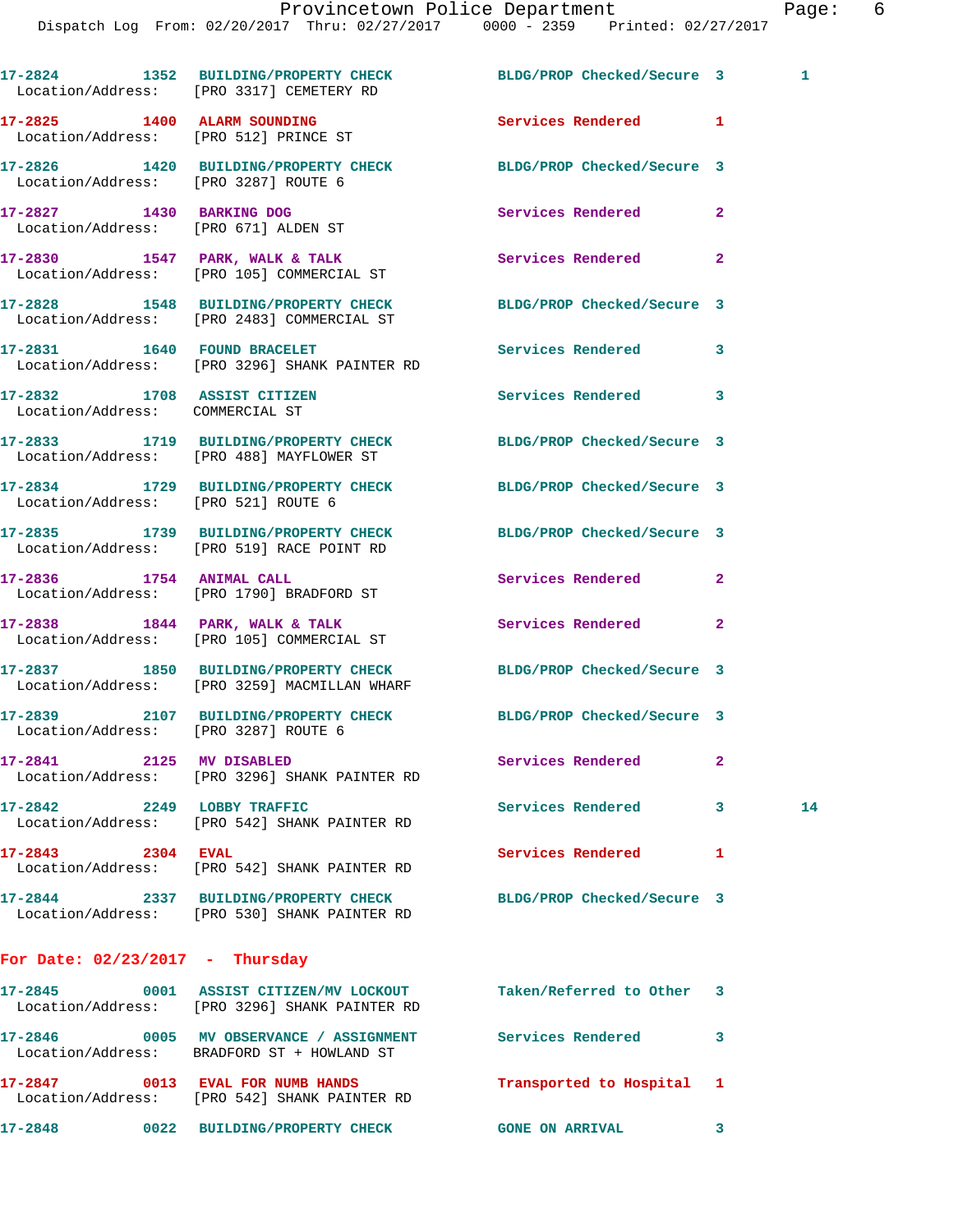|                                        | Provincetown Police Department<br>Dispatch Log From: 02/20/2017 Thru: 02/27/2017 0000 - 2359 Printed: 02/27/2017 |                            |              |
|----------------------------------------|------------------------------------------------------------------------------------------------------------------|----------------------------|--------------|
| Location/Address: COMMERCIAL ST        |                                                                                                                  |                            |              |
| 17-2849 0028 CO ALARM                  | Location/Address: [PRO 3062] SOMERSET RD                                                                         | No Action Required         | 1            |
|                                        | 17-2850 0054 ASSIST CITIZEN<br>Location/Address: [PRO 116] COMMERCIAL ST                                         | Taken/Referred to Other    | 3            |
|                                        | 17-2851 0208 BUILDING/PROPERTY CHECK<br>Location/Address: [PRO 182] COMMERCIAL ST                                | BLDG/PROP Checked/Secure 3 |              |
|                                        | 17-2852 0220 BUILDING/PROPERTY CHECK<br>Location/Address: [PRO 175] COMMERCIAL ST                                | BLDG/PROP Checked/Secure 3 |              |
|                                        | 17-2853 0234 MV OBSERVANCE / ASSIGNMENT LICENSING/NO ACTION<br>Location/Address: [PRO 2577] BRADFORD ST          |                            | 3            |
| Location/Address: [PRO 3440] ROUTE 6   | 17-2854 0300 MV OBSERVANCE / ASSIGNMENT Services Rendered                                                        |                            | 3            |
| Location/Address: [PRO 2521] ROUTE 6   | 17-2855 0459 MV OBSERVANCE / ASSIGNMENT Services Rendered                                                        |                            | 3            |
| Location/Address: [PRO 16] BRADFORD ST | 17-2856 0519 BUILDING/PROPERTY CHECK                                                                             | BLDG/PROP Checked/Secure 3 |              |
|                                        | 17-2857 0528 BUILDING/PROPERTY CHECK<br>Location/Address: [PRO 1638] COMMERCIAL ST                               | BLDG/PROP Checked/Secure 3 |              |
|                                        | 17-2858 0533 BUILDING/PROPERTY CHECK<br>Location/Address: [PRO 3256] COMMERCIAL ST                               | BLDG/PROP Checked/Secure 3 |              |
|                                        | 17-2859 0553 BUILDING/PROPERTY CHECK<br>Location/Address: [PRO 3259] MACMILLAN WHARF                             | Services Rendered          | 3            |
| Location/Address: [PRO 2520] PRINCE ST | 17-2860 0554 BUILDING/PROPERTY CHECK                                                                             | BLDG/PROP Checked/Secure 3 |              |
|                                        | 17-2861 0601 BUILDING/PROPERTY CHECK<br>Location/Address: [PRO 1780] JOHNSON ST                                  | <b>Services Rendered</b>   | 3            |
| 17-2862                                | 0608 BUILDING/PROPERTY CHECK<br>Location/Address: [PRO 2898] JEROME SMITH RD                                     | Services Rendered          | 3            |
| 17-2863 0622 NOISE COMPLAINT           | Location/Address: [PRO 3670] SHANK PAINTER RD                                                                    | <b>Services Rendered</b>   | 3            |
|                                        | 17-2864 0707 MV COMPLAINT<br>Location/Address: [PRO 285] COMMERCIAL ST                                           | Citation/Warning Issued    | $\mathbf{2}$ |
| 17-2865 0807 ALARM - GENERAL           | Location/Address: [PRO 1886] BRADFORD ST                                                                         | Services Rendered          | 1            |
|                                        | 17-2866 6831 MV OBSERVANCE / ASSIGNMENT Services Rendered<br>Location/Address: BRADFORD ST + STANDISH ST         |                            | 3            |
|                                        | 17-2867 6845 ASSIST AGENCY / MUTUAL AID Services Rendered<br>Location/Address: [PRO 2489] BRADFORD ST            |                            | 3            |
|                                        | 17-2868 0915 BUILDING/PROPERTY CHECK<br>Location/Address: [PRO 2977] COMMERCIAL ST                               | <b>Services Rendered</b>   | 3            |
| 17-2869 0931 ALARM - FIRE              | Location/Address: [PRO 3327] COMMERCIAL ST                                                                       | False Alarm                | 1            |
|                                        | 17-2870 0947 MV OBSERVANCE / ASSIGNMENT Services Rendered<br>Location/Address: BRADFORD ST + HOWLAND ST          |                            | 3            |
| 17-2871 0949 MV STOP                   |                                                                                                                  | <b>VERBAL WARNING</b>      | 3            |

Location/Address: BRADFORD ST + ANTHONY ST

Page: 7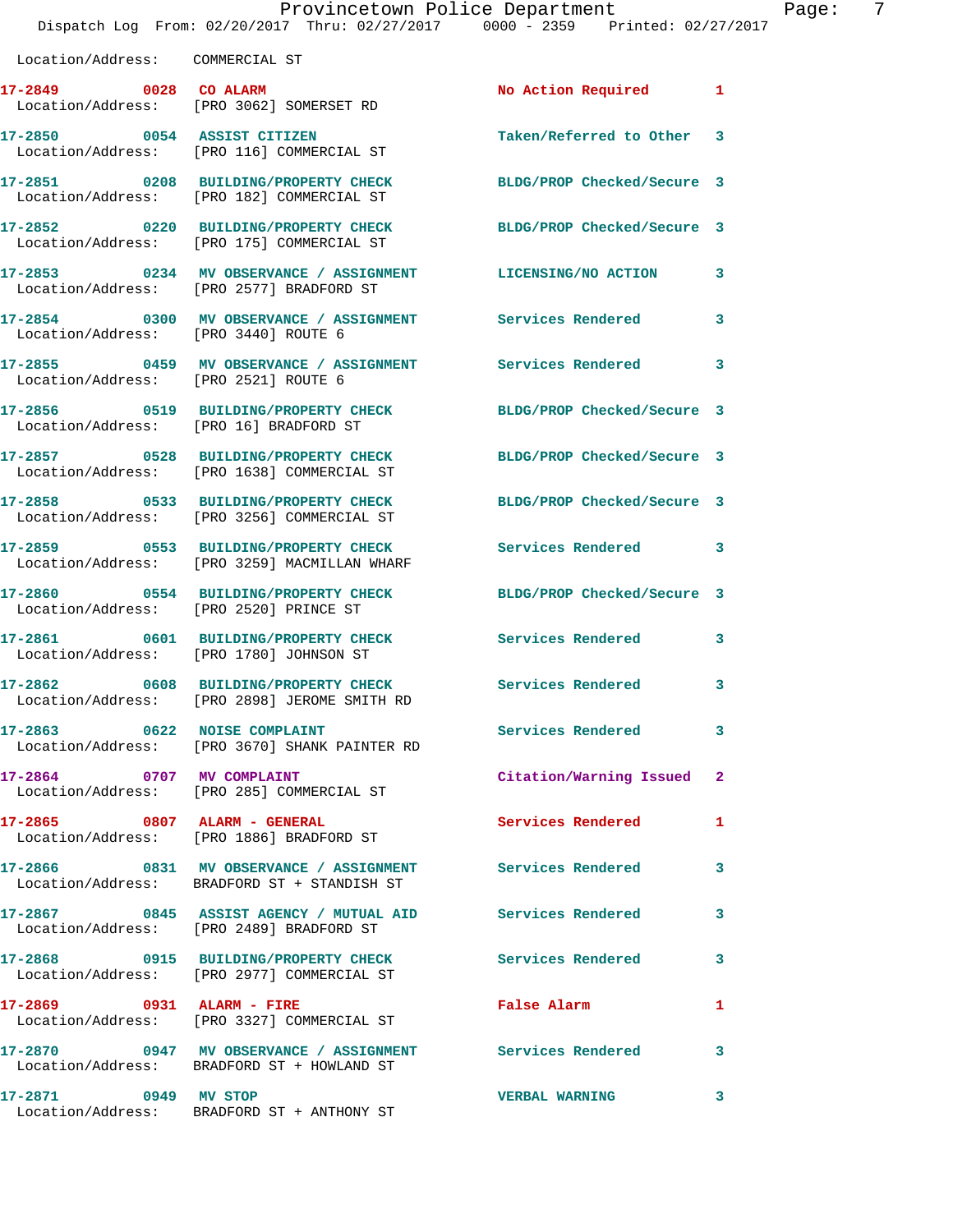|                                                       | Provincetown Police Department The Page: 8<br>Dispatch Log From: 02/20/2017 Thru: 02/27/2017   0000 - 2359   Printed: 02/27/2017 |                            |              |  |
|-------------------------------------------------------|----------------------------------------------------------------------------------------------------------------------------------|----------------------------|--------------|--|
|                                                       | 17-2872 0959 BUILDING/PROPERTY CHECK Services Rendered<br>Location/Address: [PRO 2540] RACE POINT RD                             |                            | $\mathbf{3}$ |  |
| Location/Address: ROUTE 6 + SNAIL RD                  | 17-2873 1000 MV OBSERVANCE / ASSIGNMENT Services Rendered 3                                                                      |                            |              |  |
| 17-2874 1006 MV STOP<br>Location/Address: BRADFORD ST |                                                                                                                                  | Citation/Warning Issued 3  |              |  |
|                                                       | 17-2875 1016 BUILDING/PROPERTY CHECK Services Rendered 3<br>Location/Address: [PRO 526] RYDER ST EXT                             |                            |              |  |
|                                                       | 17-2876 1026 LARCENY /FORGERY / FRAUD SPOKEN TO<br>Location/Address: [PRO 690] ATWOOD AVE                                        |                            | $\mathbf{2}$ |  |
|                                                       | 17-2877 1038 LOST \$750 CASH Services Rendered<br>Location/Address: [PRO 2420] BRADFORD ST                                       |                            | 3            |  |
| 17-2878 1040 MV STOP                                  | Location/Address: [PRO 2518] ROUTE 6                                                                                             | <b>VERBAL WARNING</b>      | 3            |  |
| Location/Address: [PRO 506] PEARL ST                  | 17-2879 1052 ALARM - GENERAL                                                                                                     | <b>SPOKEN TO</b>           | 1            |  |
|                                                       | 17-2881 1118 BUILDING/PROPERTY CHECK BLDG/PROP Checked/Secure 3<br>Location/Address: [PRO 2483] COMMERCIAL ST                    |                            |              |  |
| Location/Address: [PRO 2521] ROUTE 6                  | 17-2880 1122 MV STOP                                                                                                             | Citation/Warning Issued 3  |              |  |
|                                                       | 17-2882 1130 MV OBSERVANCE / ASSIGNMENT Services Rendered 3<br>Location/Address: [PRO 106] COMMERCIAL ST                         |                            |              |  |
|                                                       | 17-2884 1210 PARK, WALK & TALK Services Rendered<br>Location/Address: [PRO 516] RACE POINT RD                                    |                            | $\mathbf{2}$ |  |
|                                                       | 17-2885 1304 PARK, WALK & TALK 1988 Services Rendered<br>Location/Address: [PRO 488] MAYFLOWER ST                                |                            | $\mathbf{2}$ |  |
|                                                       | 17-2886 1342 BUILDING/PROPERTY CHECK Services Rendered 3<br>Location/Address: [PRO 3259] MACMILLAN WHARF                         |                            |              |  |
|                                                       | 17-2887 1522 BUILDING/PROPERTY CHECK<br>Location/Address: [PRO 2540] RACE POINT RD                                               | BLDG/PROP Checked/Secure 3 |              |  |
|                                                       | 17-2888 1528 PARK, WALK & TALK<br>Location/Address: [PRO 1952] COMMERCIAL ST                                                     | Services Rendered          | $\mathbf{2}$ |  |
|                                                       | 17-2889 1542 BUILDING/PROPERTY CHECK<br>Location/Address: [PRO 2898] JEROME SMITH RD                                             | BLDG/PROP Checked/Secure 3 |              |  |
|                                                       | Location/Address: [PRO 1509] BRADFORD ST                                                                                         | Services Rendered          | 1            |  |
| 17-2891 1625 ANKLE INJURY                             | Location/Address: [PRO 1193] COMMERCIAL ST                                                                                       | Transported to Hospital 1  |              |  |
|                                                       | 17-2892 1646 DECEASED SEAL<br>Location/Address: [PRO 2499] RACE POINT RD                                                         | Taken/Referred to Other 2  |              |  |
|                                                       | 17-2893 1649 PARK, WALK & TALK<br>Location/Address: [PRO 165] COMMERCIAL ST                                                      | Services Rendered          | $\mathbf{2}$ |  |
|                                                       | 17-2895 1703 BUILDING/PROPERTY CHECK<br>Location/Address: [PRO 526] RYDER ST EXT                                                 | BLDG/PROP Checked/Secure 3 |              |  |
| Location/Address: [PRO 3440] ROUTE 6                  | 17-2896 1712 MV OBSERVANCE / ASSIGNMENT Services Rendered                                                                        |                            | 3            |  |

**17-2897 1801 FOUND PURSE/RETURNED Services Rendered 3 1**  Location/Address: [PRO 204] COMMERCIAL ST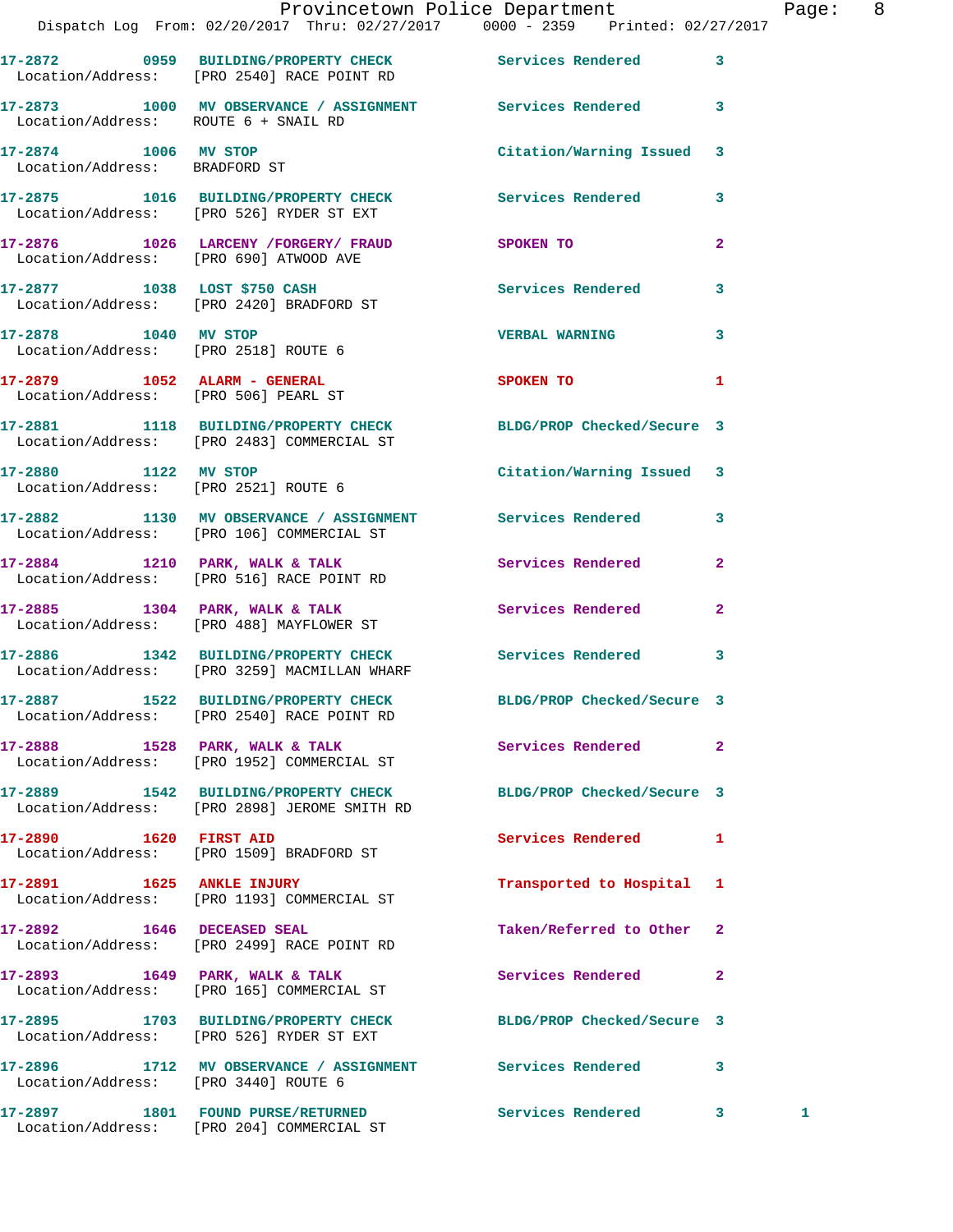|                                     | 17-2898 1823 BUILDING/PROPERTY CHECK<br>Location/Address: [PRO 488] MAYFLOWER ST                                        | BLDG/PROP Checked/Secure 3 |         |  |
|-------------------------------------|-------------------------------------------------------------------------------------------------------------------------|----------------------------|---------|--|
| Location/Address: [PRO 521] ROUTE 6 | 17-2900 1829 BUILDING/PROPERTY CHECK                                                                                    | BLDG/PROP Checked/Secure 3 |         |  |
|                                     | 17-2899 1835 BUILDING/PROPERTY CHECK<br>Location/Address: [PRO 3259] MACMILLAN WHARF                                    | BLDG/PROP Checked/Secure 3 |         |  |
|                                     | 17-2901 2011 BUILDING/PROPERTY CHECK<br>Location/Address: [PRO 306] COMMERCIAL ST                                       | BLDG/PROP Checked/Secure 3 |         |  |
|                                     | 17-2903 2024 BUILDING/PROPERTY CHECK<br>Location/Address: [PRO 175] COMMERCIAL ST                                       | BLDG/PROP Checked/Secure 3 |         |  |
|                                     | 17-2902 2025 BUILDING/PROPERTY CHECK<br>Location/Address: [PRO 175] COMMERCIAL ST                                       | BLDG/PROP Checked/Secure 3 |         |  |
|                                     | 17-2904 2056 BUILDING/PROPERTY CHECK<br>Location/Address: [PRO 530] SHANK PAINTER RD                                    | BLDG/PROP Checked/Secure 3 |         |  |
| 17-2905 2207 DIABETIC SEIZURE       | Location/Address: [PRO 1466] COMMERCIAL ST                                                                              | <b>PATIENT REFUSAL</b>     | 1       |  |
|                                     | 17-2906 2248 LOBBY TRAFFIC<br>Location/Address: [PRO 542] SHANK PAINTER RD                                              | Services Rendered          | 3<br>14 |  |
|                                     | 17-2907 2344 BUILDING/PROPERTY CHECK<br>Location/Address: [PRO 530] SHANK PAINTER RD                                    | Services Rendered          | 3       |  |
|                                     | 17-2908 2354 MV OBSERVANCE / ASSIGNMENT No Action Required 3<br>Location/Address: HOWLAND ST + BRADFORD ST              |                            |         |  |
| For Date: $02/24/2017$ - Friday     |                                                                                                                         |                            |         |  |
|                                     | 17-2909 0006 BUILDING/PROPERTY CHECK Services Rendered<br>Location/Address: [PRO 526] RYDER ST EXT                      |                            | 3       |  |
|                                     | 17-2910 0028 MV OBSERVANCE / ASSIGNMENT Services Rendered<br>Location/Address: BRADFORD ST + STANDISH ST                |                            | 3       |  |
|                                     | 17-2911 0052 BUILDING/PROPERTY CHECK BLDG/PROP Checked/Secure 3<br>Location/Address: [PRO 3430] COMMERCIAL ST           |                            |         |  |
| 17-2914                             | 0117 BUILDING/PROPERTY CHECK<br>Location/Address: BRADFORD ST + RYDER ST                                                | Services Rendered          | 3       |  |
|                                     | 17-2915 0119 BUILDING/PROPERTY CHECK<br>Location/Address: [PRO 2577] BRADFORD ST                                        | Services Rendered 3        |         |  |
|                                     | 17-2916   0121 MV OBSERVANCE / ASSIGNMENT   Services Rendered<br>Location/Address: BRADFORD ST + RYDER ST               |                            | 3       |  |
|                                     | 17-2917       0211   MV OBSERVANCE / ASSIGNMENT      Services Rendered<br>Location/Address: HARRY KEMP WAY + CONWELL ST |                            | 3       |  |
|                                     | 17-2918 0223 BUILDING/PROPERTY CHECK BLDG/PROP Checked/Secure 3<br>Location/Address: [PRO 488] MAYFLOWER ST             |                            |         |  |
|                                     | 17-2919 		 0237 BUILDING/PROPERTY CHECK 		BLDG/PROP Checked/Secure 3<br>Location/Address: [PRO 75] CAPTAIN BERTIES WAY  |                            |         |  |
|                                     | 17-2920 0346 BUILDING/PROPERTY CHECK BLDG/PROP Checked/Secure 3<br>Location/Address: [PRO 3259] MACMILLAN WHARF         |                            |         |  |
|                                     | 17-2921 0349 BUILDING/PROPERTY CHECK Services Rendered 3<br>Location/Address: [PRO 2500] COMMERCIAL ST                  |                            |         |  |
|                                     | 17-2922  0353 BUILDING/PROPERTY CHECK  Services Rendered                                                                |                            | 3       |  |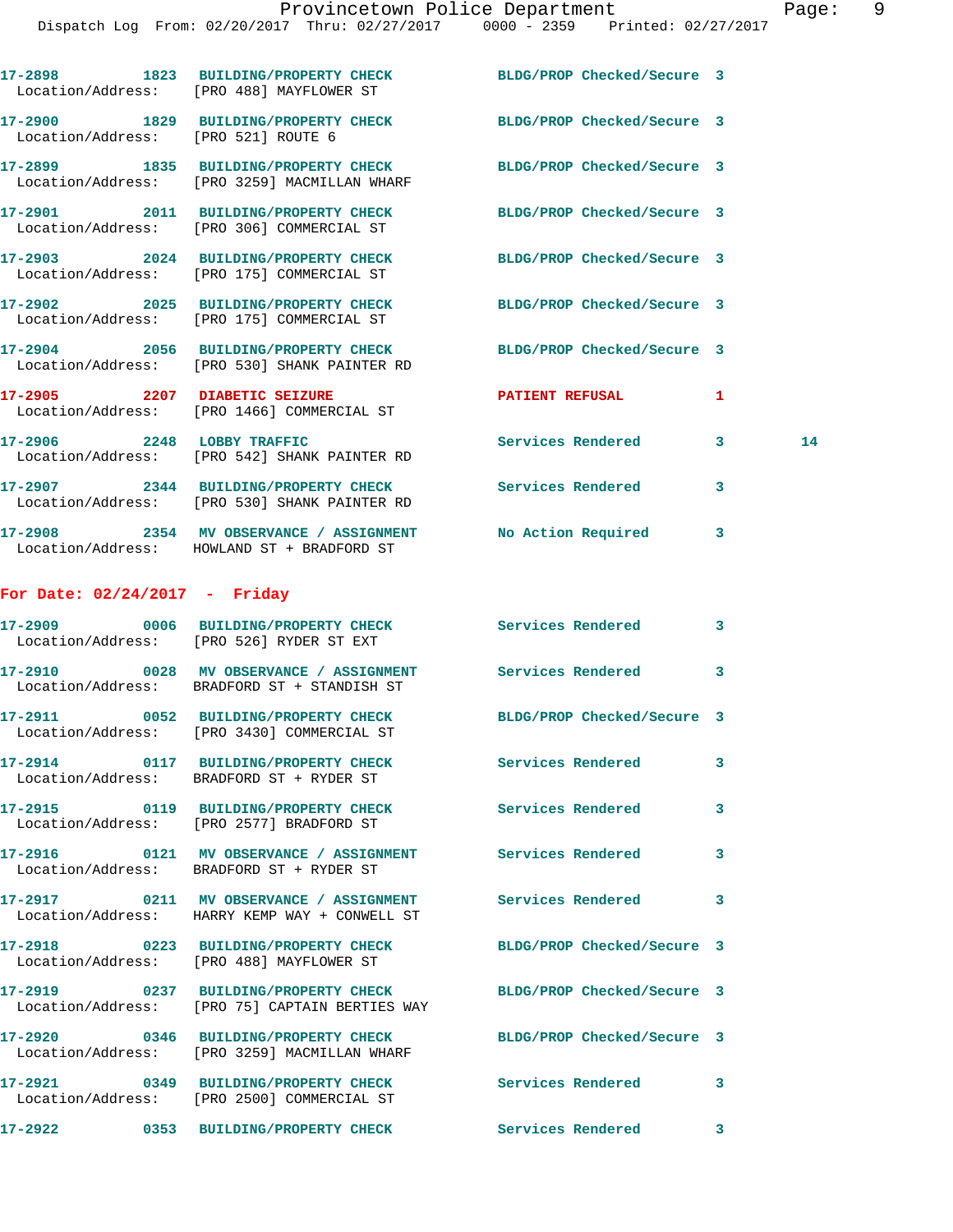|                                                              | Provincetown Police Department<br>Dispatch Log From: 02/20/2017 Thru: 02/27/2017 0000 - 2359 Printed: 02/27/2017 |                            |                |
|--------------------------------------------------------------|------------------------------------------------------------------------------------------------------------------|----------------------------|----------------|
|                                                              | Location/Address: [PRO 182] COMMERCIAL ST                                                                        |                            |                |
|                                                              | 17-2923 0545 MV OBSERVANCE / ASSIGNMENT Services Rendered<br>Location/Address: COMMERCIAL ST + SNAIL RD          |                            | 3              |
| 17-2924 0730 MV COMPLAINT<br>Location/Address: COMMERCIAL ST |                                                                                                                  | Services Rendered          | $\mathbf{2}$   |
|                                                              | 17-2925 0737 HAZARDS/KNIFE<br>Location/Address: [PRO 1645] HARRY KEMP WAY                                        | Removed Hazard             | 2              |
|                                                              | 17-2927 0739 BUILDING/PROPERTY CHECK BLDG/PROP Checked/Secure 3<br>Location/Address: [PRO 16] BRADFORD ST        |                            |                |
|                                                              | 17-2928 0811 MV STOP<br>Location/Address: [PRO 3166] SHANK PAINTER RD                                            | <b>VERBAL WARNING</b>      | 3              |
|                                                              | 17-2929 0819 ANIMAL CALL/PET PANTRY Services Rendered<br>Location/Address: [PRO 3296] SHANK PAINTER RD           |                            | $\overline{a}$ |
|                                                              | 17-2930 0831 ALARM - FIRE<br>Location/Address: [PRO 253] COMMERCIAL ST                                           | <b>False Alarm</b>         | 1              |
| 17-2931 0841 COMPLAINT                                       | Location/Address: [PRO 2521] ROUTE 6                                                                             | Services Rendered          | 3              |
|                                                              | 17-2932 0900 ANIMAL CALL/LOOSE DOG<br>Location/Address: [PRO 3317] CEMETERY RD                                   | SPOKEN TO                  | 2              |
|                                                              | 17-2933 0911 BUILDING/PROPERTY CHECK<br>Location/Address: [PRO 3317] CEMETERY RD                                 | BLDG/PROP Checked/Secure 3 |                |
|                                                              | 17-2934 0912 BUILDING/PROPERTY CHECK<br>Location/Address: [PRO 3318] CEMETERY RD                                 | BLDG/PROP Checked/Secure 3 |                |
|                                                              | 17-2935 0929 MV OBSERVANCE / ASSIGNMENT Services Rendered<br>Location/Address: BRADFORD ST + STANDISH ST         |                            | 3              |
|                                                              | $17-2936$ 0943 PARK, WALK & TALK<br>Location/Address: [PRO 526] RYDER ST EXT                                     | Services Rendered          | $\overline{2}$ |
| 17-2937 1119 MV STOP                                         | Location/Address: [PRO 3296] SHANK PAINTER RD                                                                    | <b>VERBAL WARNING</b>      |                |
|                                                              | 17-2938 1127 ASSIST CITIZEN<br>Location/Address: [PRO 542] SHANK PAINTER RD                                      | SPOKEN TO                  | 3              |
|                                                              | 17-2939 1159 ASSIST AGENCY / MUTUAL AID Taken/Referred to Other<br>Location/Address: [PRO 662] COMMERCIAL ST     |                            | 3              |
|                                                              | 17-2941 1210 ANIMAL CALL/PET PANTRY<br>Location/Address: [PRO 606] CONWELL ST                                    | Services Rendered          | 2              |
|                                                              | 17-2940 1212 MEDICAL EMERGENCY/EVAL<br>Location/Address: [PRO 662] COMMERCIAL ST                                 | Transported to Hospital    | 1              |
|                                                              | 17-2942 1219 BOAT/HARBORMASTER<br>Location/Address: HOWLAND ST + WILLOW DR                                       | SPOKEN TO                  | 2              |
|                                                              | 17-2944 1317 BUILDING/PROPERTY CHECK BLDG/PROP Checked/Secure 3<br>Location/Address: [PRO 3287] ROUTE 6          |                            |                |
|                                                              | 17-2945 1324 ASSIST AGENCY / MUTUAL AID Services Rendered<br>Location/Address: [PRO 442] HARRY KEMP WAY          |                            | 3              |
|                                                              | 17-2946 1332 ASSIST AGENCY / MUTUAL AID Could Not Locate<br>Location/Address: [PRO 2521] ROUTE 6                 |                            | 3              |
|                                                              | 17-2947 1430 BUILDING/PROPERTY CHECK BLDG/PROP Checked/Secure 3<br>Location/Address: [PRO 3296] SHANK PAINTER RD |                            |                |

Page: 10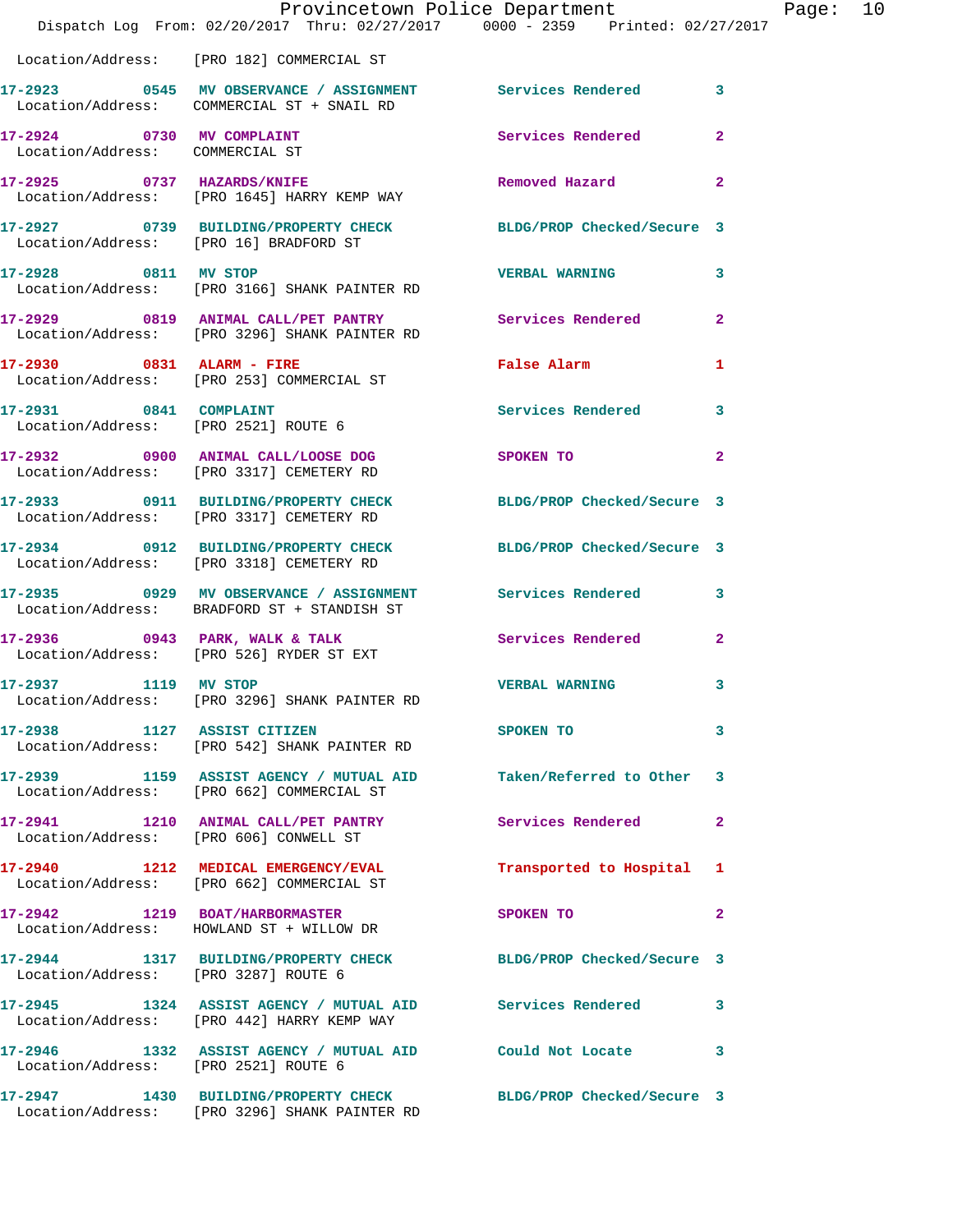|                                         | Dispatch Log From: 02/20/2017 Thru: 02/27/2017 0000 - 2359 Printed: 02/27/2017                                   |                            |                |
|-----------------------------------------|------------------------------------------------------------------------------------------------------------------|----------------------------|----------------|
| Location/Address: [PRO 3222] ALDEN ST   | 17-2948 1432 MEDICAL EMERGENCY/UTI Transported to Hospital 1                                                     |                            |                |
|                                         | 17-2950 1508 ABANDONED 911 CALL<br>Location/Address: [PRO 182] COMMERCIAL ST                                     | Services Rendered          | $\mathbf{1}$   |
|                                         | 17-2952 1513 PARK, WALK & TALK<br>Location/Address: [PRO 204] COMMERCIAL ST                                      | Services Rendered          | $\mathbf{2}$   |
| Location/Address: [PRO 2830] WINSTON CT | 17-2953 1532 PRIVATE PROPERTY COMPLAINT Taken/Referred to Other 3                                                |                            |                |
|                                         | 17-2954 1728 BUILDING/PROPERTY CHECK BLDG/PROP Checked/Secure 3<br>Location/Address: [PRO 488] MAYFLOWER ST      |                            |                |
|                                         | 17-2955 1741 BUILDING/PROPERTY CHECK BLDG/PROP Checked/Secure 3<br>Location/Address: [PRO 1778] SHANK PAINTER RD |                            |                |
|                                         | 17-2956 1828 VERBAL HEADLIGHT<br>Location/Address: HIGH POLE HILL + WINSLOW ST                                   | <b>VERBAL WARNING</b>      | 3              |
|                                         | 17-2957 1940 BUILDING/PROPERTY CHECK BLDG/PROP Checked/Secure 3<br>Location/Address: [PRO 530] SHANK PAINTER RD  |                            |                |
|                                         | $17-2958$ 2050 PARK, WALK & TALK<br>Location/Address: [PRO 208] COMMERCIAL ST                                    | <b>Services Rendered</b>   | $\overline{2}$ |
|                                         | 17-2959 2106 SIDEWALK HAZARD<br>Location/Address: COMMERCIAL ST + RYDER ST                                       | Taken/Referred to Other    | 2              |
|                                         | 17-2960 2125 BUILDING/PROPERTY CHECK<br>Location/Address: [PRO 519] RACE POINT RD                                | BLDG/PROP Checked/Secure 3 |                |
|                                         | 17-2962 2141 EYE INFECTION<br>Location/Address: [PRO 3259] MACMILLAN WHARF                                       | <b>Services Rendered</b>   | 1              |
|                                         | 17-2963 2153 BUILDING/PROPERTY CHECK BLDG/PROP Checked/Secure 3<br>Location/Address: [PRO 182] COMMERCIAL ST     |                            |                |
|                                         | 17-2964 2202 BUILDING/PROPERTY CHECK BLDG/PROP Checked/Secure 3<br>Location/Address: [PRO 175] COMMERCIAL ST     |                            |                |
| 17-2965 2307 LOBBY TRAFFIC              | Location/Address: [PRO 542] SHANK PAINTER RD                                                                     | Services Rendered 3        | 20             |
|                                         | 17-2966 2351 BUILDING/PROPERTY CHECK BLDG/PROP Checked/Secure 3<br>Location/Address: [PRO 488] MAYFLOWER ST      |                            |                |
| For Date: $02/25/2017$ - Saturday       |                                                                                                                  |                            |                |
|                                         | Location/Address: [PRO 3259] MACMILLAN WHARF                                                                     | BLDG/PROP Checked/Secure 3 |                |
|                                         | 17-2968 0030 BUILDING/PROPERTY CHECK<br>Location/Address: [PRO 2483] COMMERCIAL ST                               | Services Rendered          | 3              |
|                                         | 17-2969 0035 BUILDING/PROPERTY CHECK<br>Location/Address: [PRO 2490] PROVINCELANDS RD                            | Services Rendered          | 3              |
|                                         | 17-2971 0113 MV OBSERVANCE / ASSIGNMENT<br>Location/Address: HOWLAND ST + BRADFORD ST                            | No Action Required         | 3              |
|                                         | 17-2974 0140 ASSIST CITIZEN/MV LOCKOUT                                                                           | <b>Services Rendered</b>   | 3              |

**17-2973 0141 MV OBSERVANCE / ASSIGNMENT No Action Required 3**  Location/Address: [PRO 3430] COMMERCIAL ST

**17-2975 0153 BUILDING/PROPERTY CHECK BLDG/PROP Checked/Secure 3**  Location/Address: [PRO 444] HIGH POLE HILL

Location/Address: [PRO 2520] PRINCE ST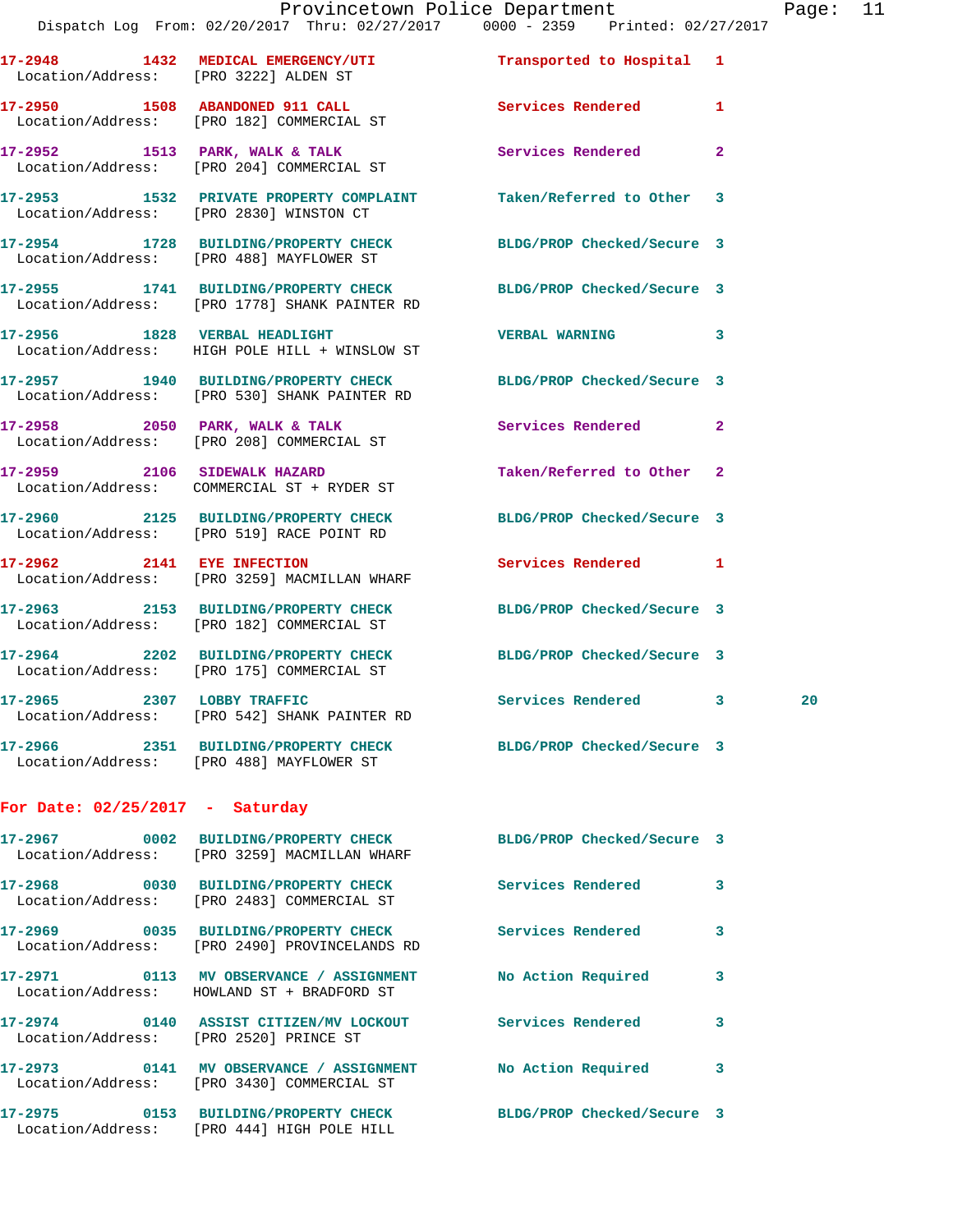|                                                              | 17-2976 0337 BUILDING/PROPERTY CHECK<br>Location/Address: [PRO 1952] COMMERCIAL ST                       | BLDG/PROP Checked/Secure 3 |                         |
|--------------------------------------------------------------|----------------------------------------------------------------------------------------------------------|----------------------------|-------------------------|
|                                                              | 17-2978 0531 MV OBSERVANCE / ASSIGNMENT<br>Location/Address: [PRO 2489] BRADFORD ST                      | Services Rendered 3        |                         |
|                                                              | 17-2977 0552 BUILDING/PROPERTY CHECK<br>Location/Address: [PRO 447] JEROME SMITH RD                      | BLDG/PROP Checked/Secure 3 |                         |
|                                                              | 17-2979 0602 MV OBSERVANCE / ASSIGNMENT<br>Location/Address: SHANK PAINTER RD + ROUTE 6                  | No Action Required         | 3                       |
| Location/Address: BREWSTER ST                                | 17-2980 0739 MEDICAL EMERGENCY/ETOH                                                                      | Transported to Hospital    | 1                       |
| Location/Address: [PRO 1916] COURT ST                        | 17-2982 0813 MV COMPLAINT/CAR ALARM                                                                      | Services Rendered          | $\mathbf{2}$            |
|                                                              | 17-2983 0820 PROPERTY DAMAGE<br>Location/Address: [PRO 3317] CEMETERY RD                                 | Taken/Referred to Other 3  |                         |
|                                                              | 17-2984 0843 BUILDING/PROPERTY CHECK<br>Location/Address: [PRO 2512] JEROME SMITH RD                     | Services Rendered          | 3                       |
|                                                              | 17-2985 0922 MV OBSERVANCE / ASSIGNMENT<br>Location/Address: BRADFORD ST + STANDISH ST                   | <b>Services Rendered</b>   | 3                       |
| 17-2987 0932 LOST CELL PHONE                                 | Location/Address: [PRO 542] SHANK PAINTER RD                                                             | Services Rendered          | 3                       |
|                                                              | 17-2986 0934 MV OBSERVANCE / ASSIGNMENT<br>Location/Address: BRADFORD ST + HOWLAND ST                    | <b>Services Rendered</b>   | 3                       |
| 17-2988 0958 MV STOP                                         | Location/Address: [PRO 1206] BRADFORD ST                                                                 | <b>VERBAL WARNING</b>      | 3                       |
|                                                              | 17-2989 1009 BUILDING/PROPERTY CHECK<br>Location/Address: [PRO 3259] MACMILLAN WHARF                     | <b>Services Rendered</b> 3 |                         |
| Location/Address: [PRO 16] BRADFORD ST                       | 17-2990 1027 BUILDING/PROPERTY CHECK                                                                     | BLDG/PROP Checked/Secure 3 |                         |
| 17-2991<br>Location/Address: [PRO 2521] ROUTE 6              | 1050 MV OBSERVANCE / ASSIGNMENT Services Rendered 3                                                      |                            |                         |
| 17-2992 1053 AIRCRAFT/DRONE                                  | Location/Address: [PRO 2492] WINSLOW ST                                                                  | Services Rendered          | $\mathbf{2}$            |
| 17-2993 1057 MV STOP<br>Location/Address: CONWELL ST         |                                                                                                          | <b>VERBAL WARNING</b>      | 3                       |
| 17-2994 1116 MV COMPLAINT<br>Location/Address: BREWSTER ST   |                                                                                                          | Citation/Warning Issued 2  |                         |
|                                                              | 17-2995 1137 BUILDING/PROPERTY CHECK<br>Location/Address: [PRO 2490] PROVINCELANDS RD                    | <b>Services Rendered</b>   | 3                       |
|                                                              | $17-2996$ 1159 PARK, WALK & TALK<br>Location/Address: [PRO 105] COMMERCIAL ST                            | Services Rendered          | $\mathbf{2}$            |
| Location/Address: [PRO 3440] ROUTE 6                         | 17-2997 1240 MV OBSERVANCE / ASSIGNMENT Services Rendered                                                |                            | 3                       |
|                                                              | 17-2998 1241 BUILDING/PROPERTY CHECK Services Rendered<br>Location/Address: [PRO 75] CAPTAIN BERTIES WAY |                            | 3                       |
| 17-2999 1251 MV STOP<br>Location/Address: [PRO 2513] ROUTE 6 |                                                                                                          | <b>VERBAL WARNING</b>      | 3                       |
| 17-3000 1306 MV STOP                                         |                                                                                                          | <b>VERBAL WARNING</b>      | $\overline{\mathbf{3}}$ |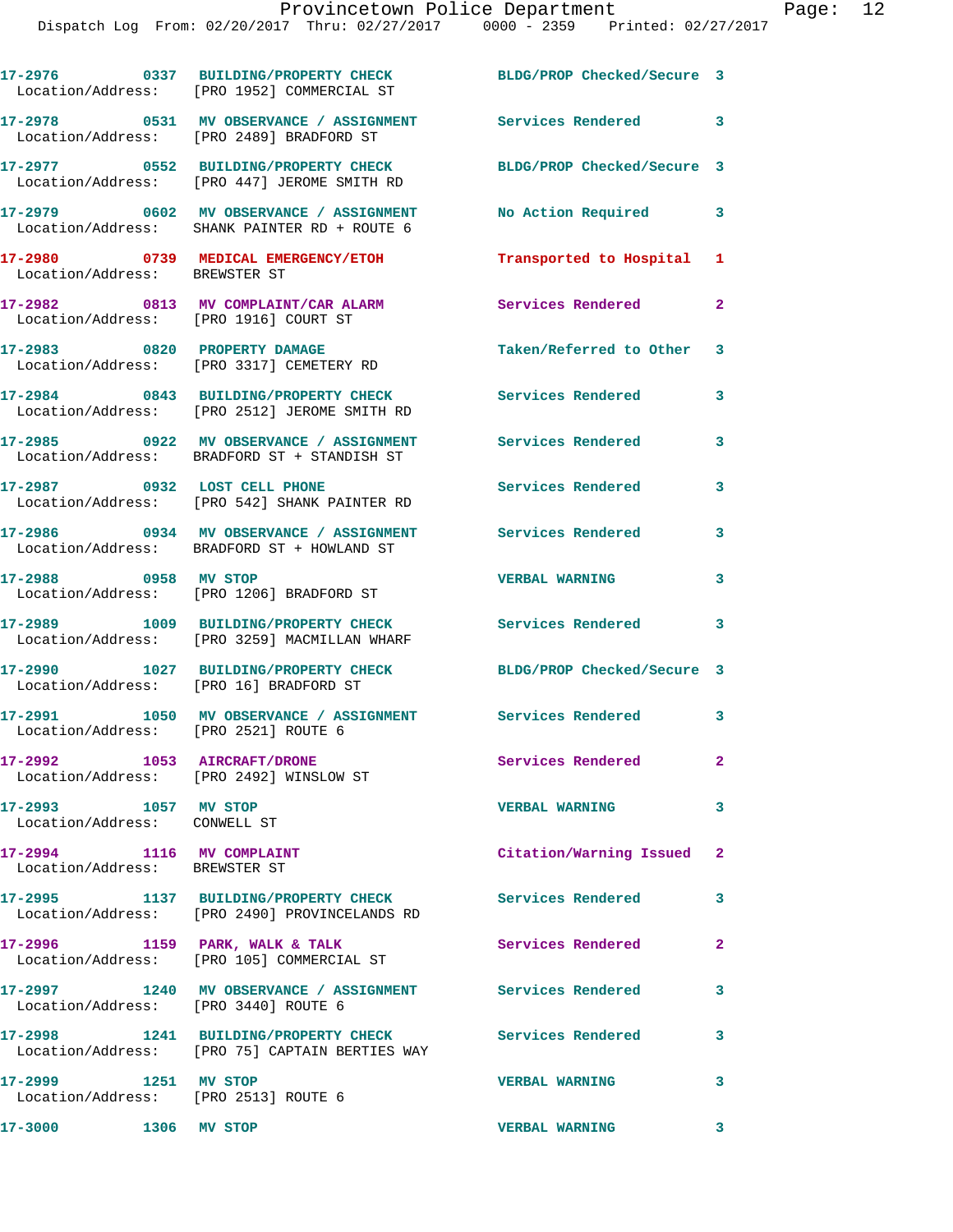|                                                                     | Dispatch Log From: 02/20/2017 Thru: 02/27/2017 0000 - 2359 Printed: 02/27/2017                                  | Provincetown Police Department |                         | Page: 13 |  |
|---------------------------------------------------------------------|-----------------------------------------------------------------------------------------------------------------|--------------------------------|-------------------------|----------|--|
|                                                                     |                                                                                                                 |                                |                         |          |  |
| Location/Address: [PRO 2513] ROUTE 6                                |                                                                                                                 |                                |                         |          |  |
| 17-3001 1322 MV STOP                                                | Location/Address: [PRO 2479] ROUTE 6                                                                            | VERBAL WARNING 3               |                         |          |  |
|                                                                     | 17-3002 1519 PARK, WALK & TALK 1988 Services Rendered 2<br>Location/Address: [PRO 105] COMMERCIAL ST            |                                |                         |          |  |
|                                                                     | 17-3003 1651 MEDICAL EMERGENCY<br>Location/Address: [PRO 440] HARRY KEMP WAY                                    | Transported to Hospital 1      |                         |          |  |
|                                                                     | 17-3005 1825 BUILDING/PROPERTY CHECK BLDG/PROP Checked/Secure 3<br>Location/Address: [PRO 488] MAYFLOWER ST     |                                |                         |          |  |
|                                                                     | 17-3006 1832 BUILDING/PROPERTY CHECK BLDG/PROP Checked/Secure 3<br>Location/Address: [PRO 519] RACE POINT RD    |                                |                         |          |  |
|                                                                     | 17-3007 1901 BUILDING/PROPERTY CHECK BLDG/PROP Checked/Secure 3<br>Location/Address: [PRO 530] SHANK PAINTER RD |                                |                         |          |  |
|                                                                     | 17-3008 1915 MV OBSERVANCE / ASSIGNMENT No Action Required 3<br>Location/Address: [PRO 2577] BRADFORD ST        |                                |                         |          |  |
|                                                                     | 17-3009 2128 BAR CHECK<br>Location/Address: [PRO 484] MASONIC PL                                                | Services Rendered 2            |                         |          |  |
| 17-3011 2156 ASSIST CITIZEN<br>Location/Address: [PRO 1498] ARCH ST |                                                                                                                 | Services Rendered 3            |                         |          |  |
|                                                                     | 17-3012 2201 BUILDING/PROPERTY CHECK BLDG/PROP Checked/Secure 3<br>Location/Address: [PRO 182] COMMERCIAL ST    |                                |                         |          |  |
| Location/Address: BROWNE ST                                         | 17-3013 2201 NOISE COMPLAINT                                                                                    | Unfounded                      | $\overline{\mathbf{3}}$ |          |  |
|                                                                     | 17-3014 2213 BUILDING/PROPERTY CHECK BLDG/PROP Checked/Secure 3<br>Location/Address: [PRO 105] COMMERCIAL ST    |                                |                         |          |  |
|                                                                     | 17-3015 2349 COMPLAINT<br>Location/Address: [PRO 3243] SHANK PAINTER RD                                         | Services Rendered 3            |                         |          |  |
| For Date: $02/26/2017$ - Sunday                                     |                                                                                                                 |                                |                         |          |  |
|                                                                     | Location/Address: [PRO 542] SHANK PAINTER RD                                                                    | Services Rendered              | $\mathbf{2}$            | 16       |  |
| 17-3017 0011 NOISE COMPLAINT                                        | Location/Address: [PRO 3443] COMMERCIAL ST                                                                      | SPOKEN TO                      | 3                       |          |  |
|                                                                     |                                                                                                                 |                                |                         |          |  |

**17-3018 0057 MV OBSERVANCE / ASSIGNMENT No Action Required 3**  Location/Address: BRADFORD ST + RYDER ST **17-3020 0111 MV STOP VERBAL WARNING 3**  Location/Address: BRADFORD ST + MILLER HILL RD **17-3021 0136 MV STOP VERBAL WARNING 3**  Location/Address: BRADFORD ST + MILLER HILL RD **17-3022 0154 BUILDING/PROPERTY CHECK Services Rendered 3** 

 Location/Address: [PRO 3259] MACMILLAN WHARF **17-3023 0215 MEDICAL EMERGENCY PATIENT REFUSAL 1**  Location/Address: [PRO 1657] BREWSTER ST **17-3024 0418 BUILDING/PROPERTY CHECK Services Rendered 3**  Location/Address: [PRO 564] BAYBERRY AVE **17-3025 0456 BUILDING/PROPERTY CHECK Services Rendered 3**  Location/Address: [PRO 2490] PROVINCELANDS RD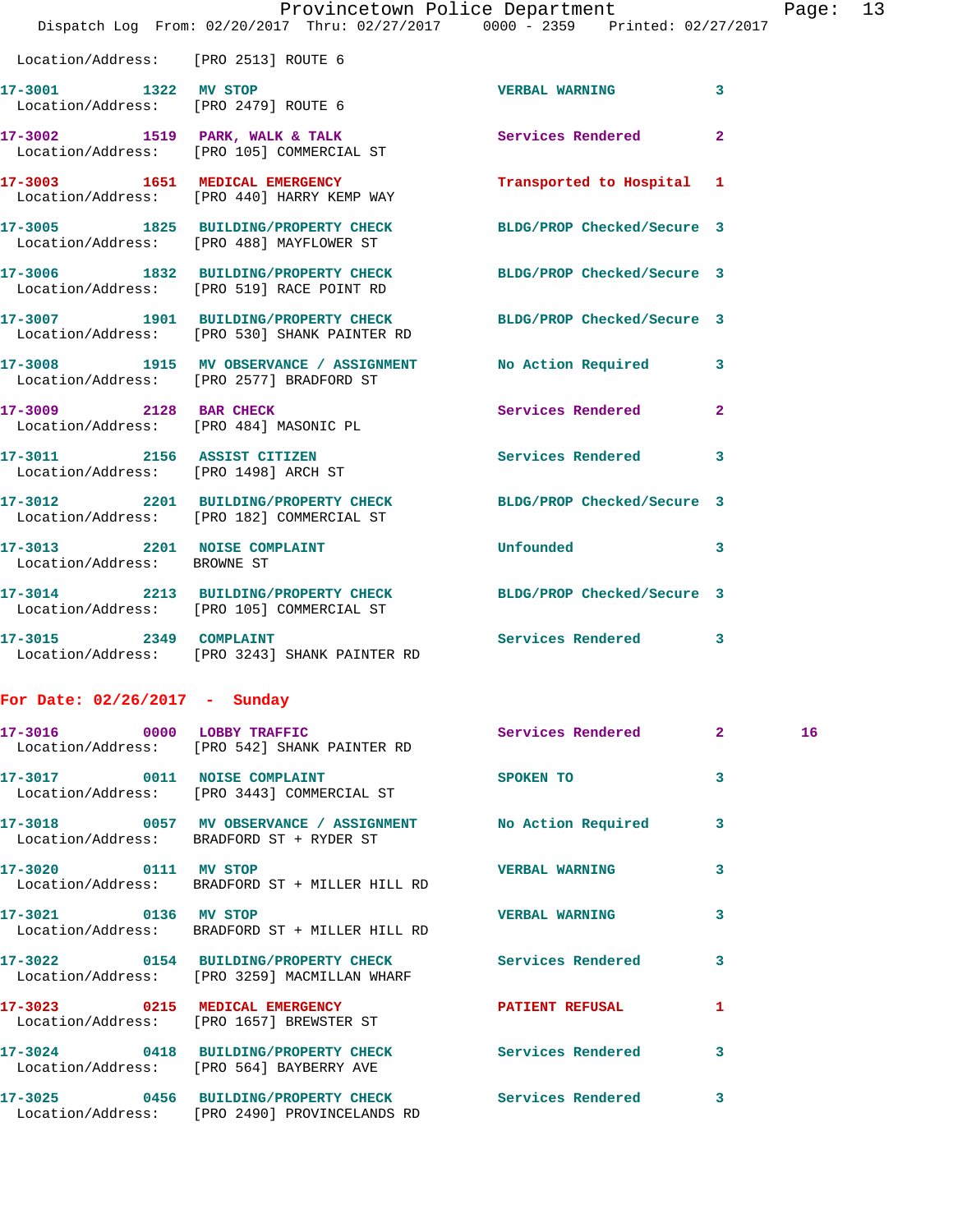|                                        | Dispatch Log From: 02/20/2017 Thru: 02/27/2017 0000 - 2359 Printed: 02/27/2017                                   |                            |                |
|----------------------------------------|------------------------------------------------------------------------------------------------------------------|----------------------------|----------------|
|                                        | 17-3026  0524 BUILDING/PROPERTY CHECK BLDG/PROP Checked/Secure 3<br>Location/Address: [PRO 530] SHANK PAINTER RD |                            |                |
| Location/Address: ROUTE 6              | 17-3027  0529 MV OBSERVANCE / ASSIGNMENT Services Rendered                                                       |                            | 3              |
|                                        | 17-3028 0609 BUILDING/PROPERTY CHECK<br>Location/Address: [PRO 519] RACE POINT RD                                | BLDG/PROP Checked/Secure 3 |                |
| Location/Address: [PRO 16] BRADFORD ST | 17-3029 0617 BUILDING/PROPERTY CHECK                                                                             | BLDG/PROP Checked/Secure 3 |                |
|                                        | 17-3030 0800 BUILDING/PROPERTY CHECK<br>Location/Address: [PRO 2977] COMMERCIAL ST                               | <b>Services Rendered</b>   | 3              |
| Location/Address: [PRO 4048] ROUTE 6   | 17-3031 6809 MV OBSERVANCE / ASSIGNMENT Services Rendered                                                        |                            | 3              |
|                                        | 17-3032 0815 BUILDING/PROPERTY CHECK BLDG/PROP Checked/Secure 3<br>Location/Address: [PRO 2898] JEROME SMITH RD  |                            |                |
|                                        | 17-3033 0838 MV VANDALISM<br>Location/Address: [PRO 75] CAPTAIN BERTIES WAY                                      | <b>Services Rendered</b>   | $\overline{2}$ |
| Location/Address: [PRO 505] PEARL ST   | 17-3034 1012 ASSIST CITIZEN/REASSURANCE Services Rendered                                                        |                            | 3              |
|                                        | 17-3035 1038 ASSIST AGENCY / MUTUAL AID Services Rendered<br>Location/Address: [PRO 516] RACE POINT RD           |                            | 3              |
| Location/Address: [PRO 16] BRADFORD ST | 17-3036 1040 BUILDING/PROPERTY CHECK                                                                             | BLDG/PROP Checked/Secure 3 |                |
| Location/Address: [PRO 2521] ROUTE 6   | 17-3038 1208 MV OBSERVANCE / ASSIGNMENT Services Rendered                                                        |                            | 3              |
|                                        | 17-3039 1244 BUILDING/PROPERTY CHECK<br>Location/Address: [PRO 3317] CEMETERY RD                                 | <b>Services Rendered</b>   | 3              |
|                                        | 17-3041 1352 BUILDING/PROPERTY CHECK<br>Location/Address: [PRO 3259] MACMILLAN WHARF                             | BLDG/PROP Checked/Secure 3 |                |
|                                        | 17-3043 1359 BUILDING/PROPERTY CHECK<br>Location/Address: [PRO 2481] TREMONT ST                                  | BLDG/PROP Checked/Secure 3 |                |
|                                        | 17-3044 1409 MV OBSERVANCE / ASSIGNMENT Services Rendered<br>Location/Address: COMMERCIAL ST + SNAIL RD          |                            | 3              |
|                                        | 17-3045 1429 ANIMAL CALL/ANIMAL STUCK<br>Location/Address: [PRO 547] COMMERCIAL ST                               | Services Rendered          | $\overline{a}$ |
|                                        | 17-3046 1442 MEDICAL EMERGENCY<br>Location/Address: [PRO 442] HARRY KEMP WAY                                     | <b>PATIENT REFUSAL</b>     | 1              |
| Location/Address: [PRO 2520] PRINCE ST | 17-3047 1537 BUILDING/PROPERTY CHECK BLDG/PROP Checked/Secure 3                                                  |                            |                |
| Location/Address: [PRO 94] BRADFORD ST | 17-3048 1547 MV OBSERVANCE / ASSIGNMENT Services Rendered                                                        |                            | 3              |
| 17-3049 1656 COMPLAINT                 | Location/Address: [PRO 39] BAYBERRY AVE                                                                          | Services Rendered          | 3              |
|                                        | 17-3050 1705 BUILDING/PROPERTY CHECK<br>Location/Address: [PRO 564] BAYBERRY AVE                                 | BLDG/PROP Checked/Secure 3 |                |
|                                        | 17-3051 1751 BUILDING/PROPERTY CHECK<br>Location/Address: [PRO 3259] MACMILLAN WHARF                             | BLDG/PROP Checked/Secure 3 |                |
|                                        | 17-3052 1826 BUILDING/PROPERTY CHECK<br>Location/Address: [PRO 530] SHANK PAINTER RD                             | BLDG/PROP Checked/Secure 3 |                |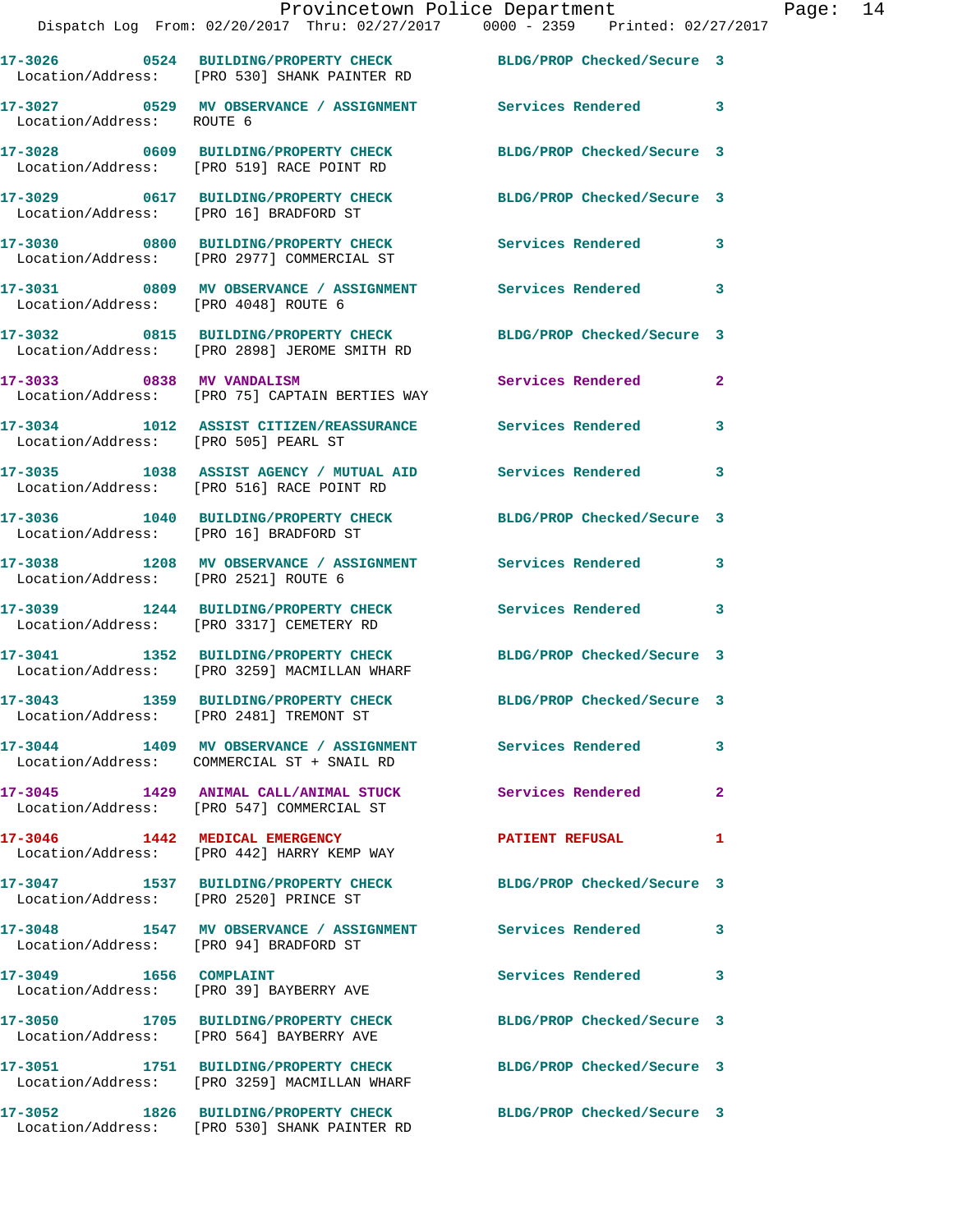|                                      |                                                                             | Provincetown Police Department<br>Dispatch Log From: 02/20/2017 Thru: 02/27/2017 0000 - 2359 Printed: 02/27/2017 |              | Page: 15 |  |
|--------------------------------------|-----------------------------------------------------------------------------|------------------------------------------------------------------------------------------------------------------|--------------|----------|--|
|                                      | Location/Address: [PRO 2577] BRADFORD ST                                    | 17-3053 1848 MV OBSERVANCE / ASSIGNMENT No Action Required 3                                                     |              |          |  |
|                                      | Location/Address: [PRO 1638] COMMERCIAL ST                                  | 17-3054 2116 BUILDING/PROPERTY CHECK BLDG/PROP Checked/Secure 3                                                  |              |          |  |
|                                      | Location/Address: [PRO 519] RACE POINT RD                                   | 17-3055 2120 BUILDING/PROPERTY CHECK BLDG/PROP Checked/Secure 3                                                  |              |          |  |
|                                      | Location/Address: [PRO 182] COMMERCIAL ST                                   | 17-3056 2132 BUILDING/PROPERTY CHECK BLDG/PROP Checked/Secure 3                                                  |              |          |  |
| Location/Address: [PRO 521] ROUTE 6  |                                                                             | 17-3057 2143 BUILDING/PROPERTY CHECK BLDG/PROP Checked/Secure 3                                                  |              |          |  |
|                                      | Location/Address: [PRO 3259] MACMILLAN WHARF                                | 17-3059 2354 BUILDING/PROPERTY CHECK Services Rendered 3                                                         |              |          |  |
|                                      | Location/Address: [PRO 2490] PROVINCELANDS RD                               | 17-3060 2357 BUILDING/PROPERTY CHECK BLDG/PROP Checked/Secure 3                                                  |              |          |  |
| For Date: $02/27/2017$ - Monday      |                                                                             |                                                                                                                  |              |          |  |
|                                      | Location/Address: [PRO 542] SHANK PAINTER RD                                | 17-3061 0001 LOBBY TRAFFIC Services Rendered 2                                                                   |              |          |  |
|                                      | Location/Address: BRADFORD ST + RYDER ST                                    | 17-3062 0008 MV OBSERVANCE / ASSIGNMENT Services Rendered 3                                                      |              |          |  |
| 17-3063 0056 MV STOP                 | Location/Address: [PRO 670] ALDEN ST                                        | <b>VERBAL WARNING</b>                                                                                            | 3            |          |  |
|                                      | 17-3064 0109 BY-LAW VIOLATION<br>Location/Address: [PRO 444] HIGH POLE HILL | SPOKEN TO                                                                                                        | $\mathbf{2}$ |          |  |
| 17-3065 0111 MV STOP                 | Location/Address: [PRO 2561] CENTER ST                                      | <b>VERBAL WARNING</b>                                                                                            | 3            |          |  |
|                                      | Location/Address: [PRO 2540] RACE POINT RD                                  | 17-3066 0130 BUILDING/PROPERTY CHECK BLDG/PROP Checked/Secure 3                                                  |              |          |  |
|                                      | Location/Address: [PRO 2489] BRADFORD ST                                    | 17-3067 0143 MV OBSERVANCE / ASSIGNMENT No Action Required 3                                                     |              |          |  |
|                                      | Location/Address: [PRO 58] BRADFORD ST                                      | 17-3068 0205 MV OBSERVANCE / ASSIGNMENT No Action Required 3                                                     |              |          |  |
|                                      | Location/Address: [PRO 1638] COMMERCIAL ST                                  | 17-3069 0226 BUILDING/PROPERTY CHECK BLDG/PROP Checked/Secure 3                                                  |              |          |  |
|                                      | Location/Address: [PRO 530] SHANK PAINTER RD                                | 17-3070 0532 BUILDING/PROPERTY CHECK BLDG/PROP Checked/Secure 3                                                  |              |          |  |
| Location/Address: [PRO 2518] ROUTE 6 |                                                                             | 17-3071 0540 MV OBSERVANCE / ASSIGNMENT Services Rendered 3                                                      |              |          |  |
|                                      | Location/Address: [PRO 3430] COMMERCIAL ST                                  | 17-3072 0545 BUILDING/PROPERTY CHECK Services Rendered 3                                                         |              |          |  |
|                                      | Location/Address: [PRO 2489] BRADFORD ST                                    | 17-3073 0552 MV OBSERVANCE / ASSIGNMENT Services Rendered 3                                                      |              |          |  |
|                                      | Location/Address: [PRO 285] COMMERCIAL ST                                   | 17-3074 0710 PARKED MV COMPLAINT Services Rendered 2                                                             |              |          |  |
| Location/Address: [PRO 2513] ROUTE 6 | 17-3075 0736 VERBAL SPEED                                                   | <b>VERBAL WARNING</b>                                                                                            | 3            |          |  |
| 17-3076 0808 AT SCHOOL               |                                                                             | Services Rendered 3                                                                                              |              |          |  |
|                                      |                                                                             |                                                                                                                  |              |          |  |